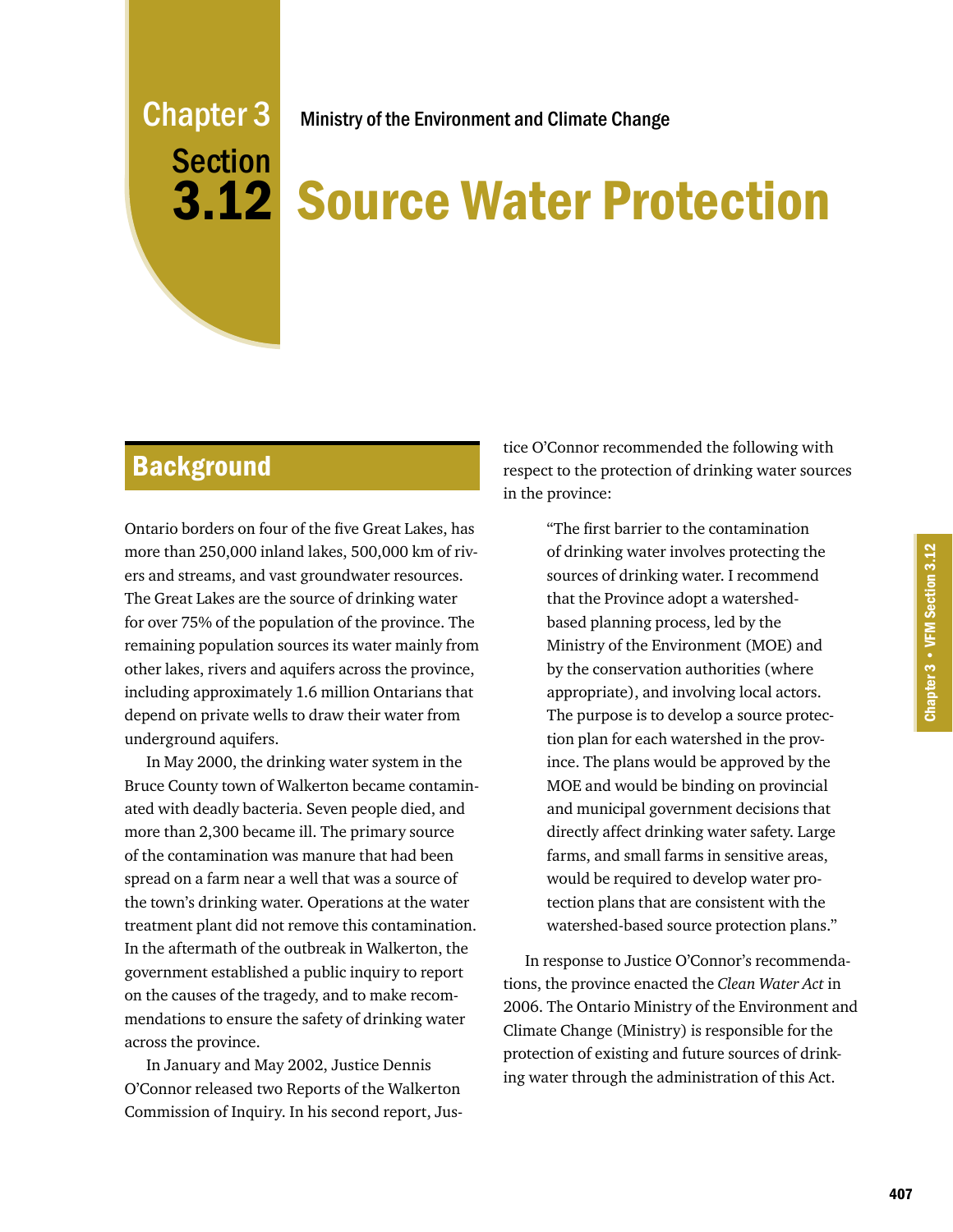Soon after the proclamation of the *Clean Water Act*, the Ministry identified 19 source water protection regions in the province, and established a Source Protection Committee in each of these regions to develop, in conjunction with local Conservation Authorities (non-profit organizations mandated to ensure the conservation, restoration and management of Ontario's water, land and natural habitats through various programs), source water protection plans. The plans were intended to assess existing and potential threats to source water, and ensure that policies would be in place to reduce or eliminate these threats. A third of the membership of Source Protection Committees is made up of representatives from local municipalities. A third is made up of representatives from the following sectors: agriculture, industry, aggregates, commerce, tourism and recreation, land developers, golf courses, mining, petrochemical, forestry and transportation. The remaining third is made up of representatives from landowner and lake associations, environmental groups, the public at large, and water specialists.

The *Nutrient Management Act*, proclaimed in 2002, is also important in the protection of source water. The objective of this Act is to manage nutrients (including manure, fertilizer, compost, and sewage and pulp and paper bio-solids) in ways that will better protect the natural environment, including source water, and at the same time provide a sustainable future for agricultural operations and rural development. The application of nutrients to land is essential for soil health and optimal crop yield since they are rich in nitrogen and phosphorus. However, applying more than crops require can lead to a build-up of these nutrients in the soil, which can run off into surface waters or leach into groundwater. This can be detrimental to the environment and ultimately to human health. For example, elevated phosphorus levels contribute to toxic algae growth in water, which can produce a liver toxin that is harmful to humans and impairs fish and wildlife habitats.

For the most part, a regulation under the *Nutrient Management Act* outlines requirements for larger farms that have livestock and produce significant quantities of manure (300 nutrient units per year, which would equate to, for example, manure from roughly 1,800 hogs or 300-900 beef cattle). These farms must use certified individuals to develop strategies and/or plans to adequately manage nutrients stored on farm properties or spread on fields.

The *Nutrient Management Act* is jointly administered by the Ontario Ministry of Agriculture, Food and Rural Affairs and the Ministry of the Environment and Climate Change. The Ministry of Agriculture, Food and Rural Affairs is responsible for certifying and licensing plan developers, and approving strategies and plans, while the Ministry of the Environment and Climate Change is responsible for compliance and enforcement of the Act and its regulations. **Figure 1** is a chronology that summarizes the key events leading to the proclamation of the *Clean Water Act*.

As seen in **Figure 2**, protecting source water is the first line of defence in a multi-barrier approach to protecting Ontario's drinking water. The other elements of this approach include water treatment to remove or neutralize contaminants, maintaining adequate water distribution systems to prevent contaminants from entering the water after treatment, ongoing water testing to detect problems with drinking water quality, and establishing systems that can effectively respond to incidents.

# Audit Objective and Scope

The objective of our audit was to assess whether the Ministry of the Environment and Climate Change (Ministry) had effective systems and procedures to:

- ensure the long-term sustainability of the sources of drinking water in the province;
- reduce health risks and potential future costs by effectively managing and protecting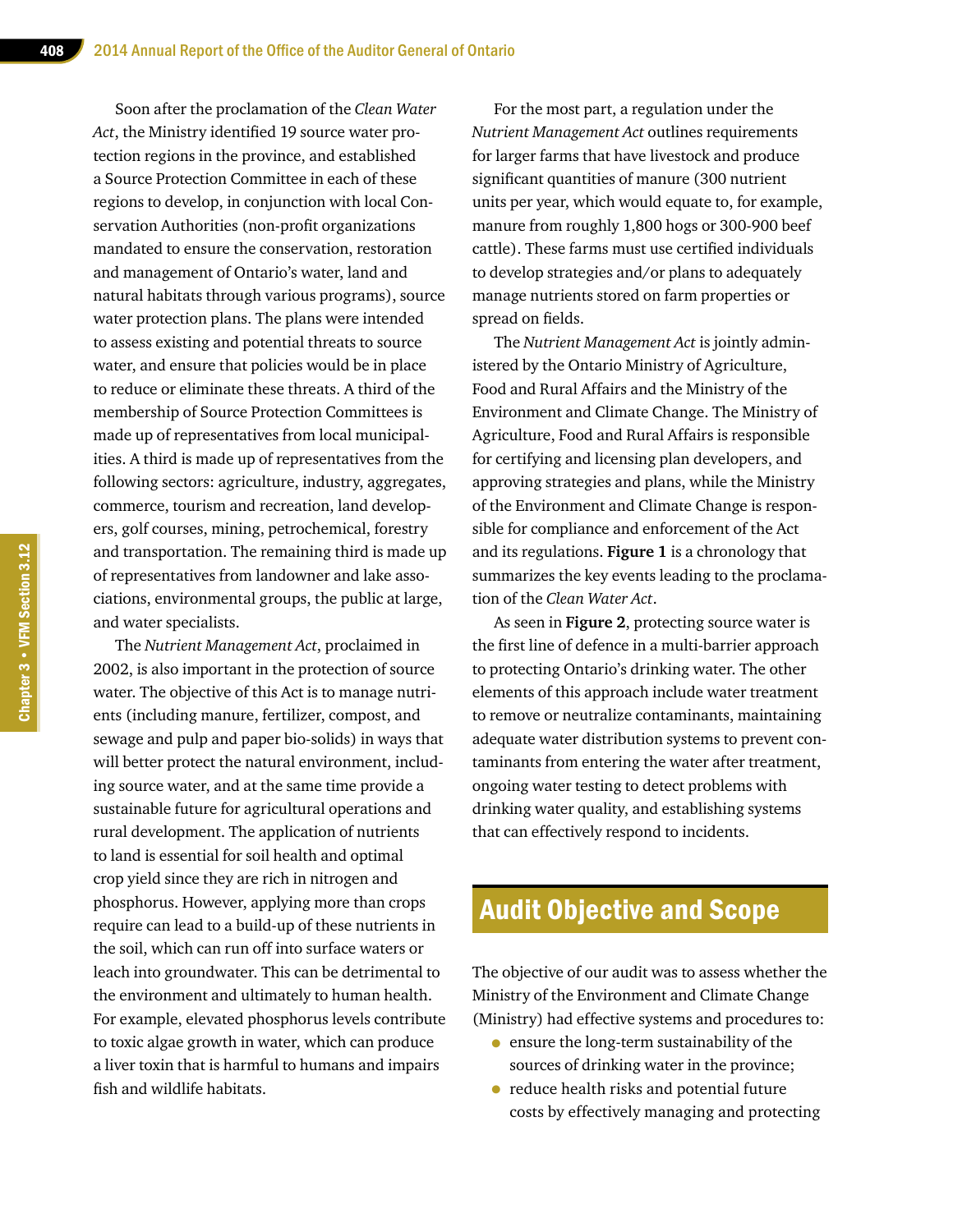#### Figure 1: Chronology of Key Events Leading to the Proclamation of the Clean Water Act

Prepared by the Office of the Auditor General of Ontario

| May 2000     | The drinking water system in the Bruce County town of Walkerton became contaminated with deadly bacteria.                                                                                                                                 |
|--------------|-------------------------------------------------------------------------------------------------------------------------------------------------------------------------------------------------------------------------------------------|
| June 2000    | The Walkerton Commission of Inquiry was set up to examine the contamination of the water supply in<br>Walkerton and to look into the future safety of the water supply in Ontario. Justice Dennis O'Connor was<br>appointed Commissioner. |
| January 2002 | The Walkerton Commission released Part 1 of its report, which detailed the events in Walkerton and the<br>failures that led to the contamination.                                                                                         |
| May 2002     | The Walkerton Commission released Part 2 of its report, in which it made many recommendations for<br>improving the quality of water and public health in Ontario, including recommendations on source water<br>protection.                |
| June 2002    | The <i>Nutrient Management Act</i> was proclaimed. This Act was not a direct response to the Walkerton tragedy.                                                                                                                           |
| October 2006 | The Clean Water Act was proclaimed in response to Justice O'Connor's recommendations on source water<br>protection.                                                                                                                       |

#### Figure 2: Ontario's Multi-barrier Approach to Safe Drinking Water

Source of data: Conservation Ontario



drinking water sources in accordance with related legislation; and

• reliably measure and report on its performance.

Senior management at the Ministry reviewed and agreed to our objective and associated criteria.

Our audit work was predominantly conducted between November 2013 and April 2014. We interviewed key program staff and reviewed pertinent documents. As well, we met with the Chairs of

a number of Source Protection Committees and representatives from Conservation Authorities and municipalities that were also part of the committees, as well as environmental groups and staff at the Office of the Environmental Commissioner of Ontario, to obtain their perspectives on source protection planning within the province. We also surveyed Source Protection Committees and Conservation Authorities, and visited two water treatment plants in southern Ontario.

We engaged a consultant with expertise in the field of water policy to review the *Clean Water Act*, *2006*, the Ministry's framework for developing source protection plans in accordance with the Act, and a sample of plans, and to provide an opinion on whether the framework is consistent with the intent of the legislation and whether the plans, if implemented, would be effective in meeting the intent of the legislation.

# Summary

Fourteen years after the crisis in Walkerton, the locally developed source water protection plans envisioned by the Walkerton Commission of Inquiry and legislated under Ontario's *Clean Water Act, 2006*, are not in place to ensure the first level of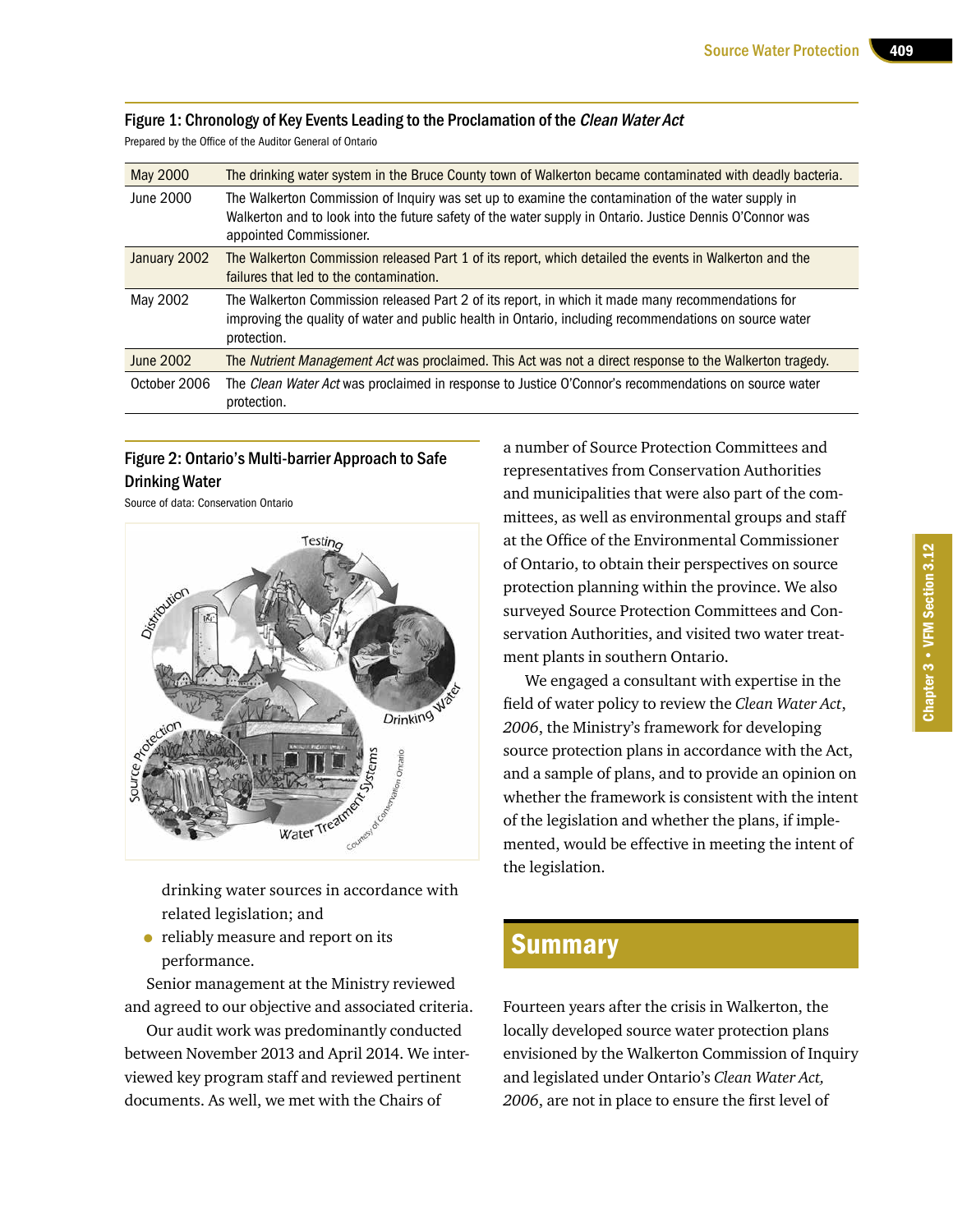defence for the safety of drinking water for Ontarians. As well, situations of non-compliance with the *Nutrient Management Act, 2002* and its regulations, and the Ministry of the Environment and Climate Change's (Ministry) weak enforcement activities, increase the risk that source water (water that flows into water treatment plants and wells) in Ontario is not being effectively protected.

There are a number of factors that have contributed to this:

#### Delays in Approving and Implementing the Source Water Protection Plans

- The Ministry lacks a long-term strategy that addresses funding and oversight of municipalities and Conservation Authorities to ensure the plans, once approved, are implemented; and timely updates of source protection plans to ensure that the local threats to source water identified in the plans, and the policies to address the threats, remain current.
- The Ministry does not have a clear time frame when all plans will be approved. At the time of our audit, 22 source protection plans had been developed by Source Protection Committees for 19 regions within the province that affect over 95% of Ontarians. However, the regions cover only about 14% of the total land mass of the province. At the time of our audit, three of these 22 source protection plans had been approved by the Ministry for regions that have a relatively small number of municipal water intakes that serve about 5% of the province's population (as of September 2014, eight of the plans were approved). Seven of the submitted plans are incomplete because they do not include a detailed water budget study to determine whether there are any threats to water quantity within the respective regions.
- There has been significant time spent on mediation discussions between Source Protection Committees, ministries and other government organizations such as the Technical Standards and Safety Authority (TSSA) whose

mandate is to enhance public safety through programs that regulate the transportation, storage, handling, and use of fuels. Source protection plans have identified over 4,700 threats to water intakes in the various regions relating to the handling and storage of fuel. The source water protection plans have proposed policies to deal with these threats, such as directing the TSSA to increase fuel tank inspections in areas close to water intakes, or requiring the TSSA to share information with Conservation Authorities and municipalities about fuel spills. Negotiations are ongoing.

- There has been significant turnover in the Ministry staff responsible for reviewing source protection plans, delaying their approval.
- Conservation Authorities have expressed concern regarding the imminent future of the source protection program because of future funding uncertainty and the risk this poses to the retention of skilled staff. In our survey of Source Protection Committees and Conservation Authorities, 80% of respondents stated that the delay in plan approval and uncertainty in the funding of plan implementation are causing a loss of momentum within the program. Committee members are simply losing interest in the process and are starting to resign, contributing to the loss of technical knowledge.

#### Weaknesses in Source Water Protection Plans

The water policy expert we retained to assist us on the audit noted that source water protection plans will over time meet the intent of the *Clean Water Act* provided they are approved and implemented as soon as possible and go through at least one further iteration of affirmation and improvement to address unforeseen weaknesses and challenges. In this regard we noted that:

• Although plans identify many threats, they may not include all potential threats such as threats to the Great Lakes. There is a high likelihood that spills from industrial and commercial facilities may also pose a significant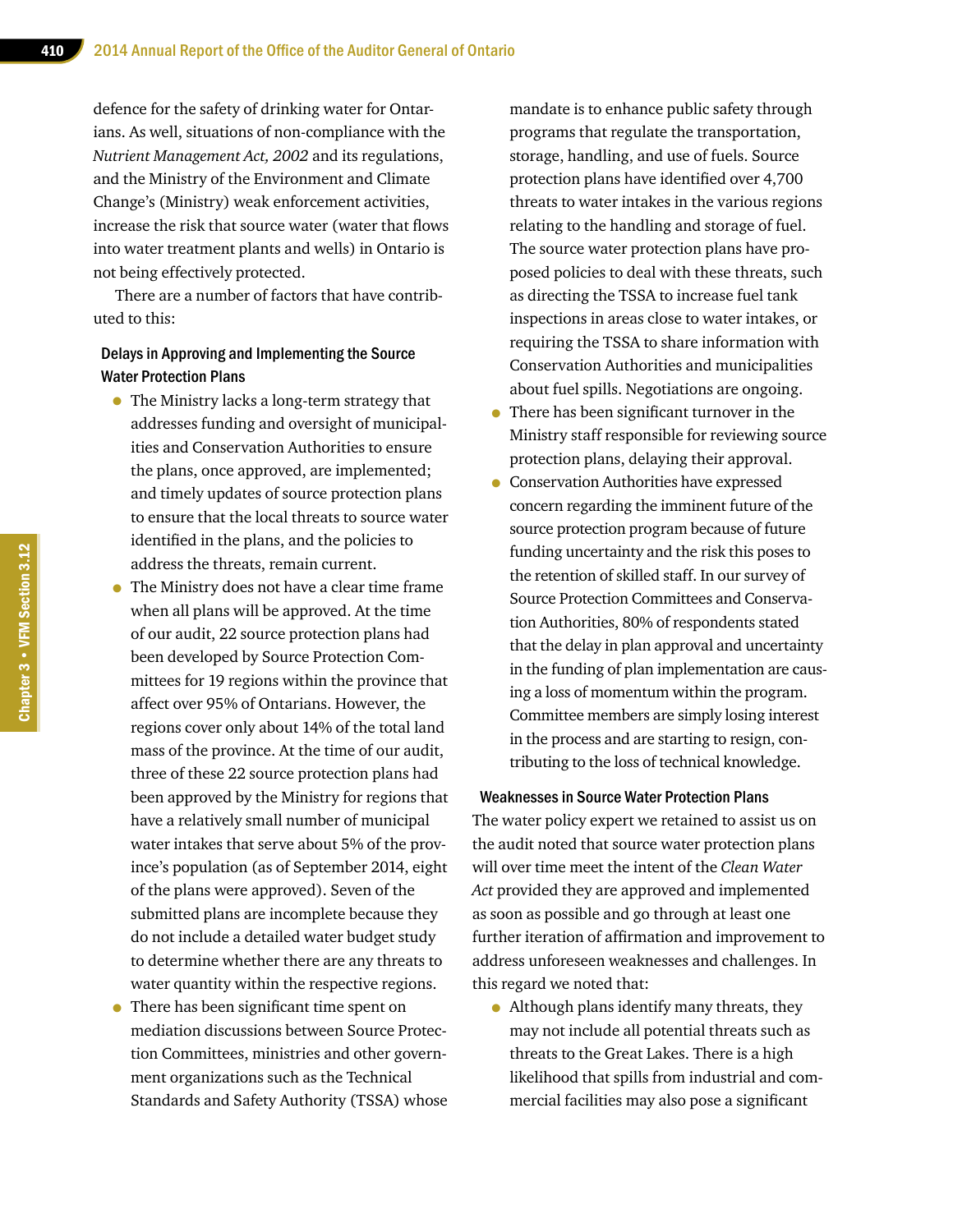threat to intakes in the Great Lakes, but plans do not currently address them.

- Private wells or intakes that serve one residence are currently excluded from source protection planning. An estimated 1.6 million people in Ontario rely on private wells for their drinking water supply. For them, protecting source water is the only line of defence. In 2013, over a third of the water samples from private wells tested positive for bacteria including E. coli. If private wells were held to the same safety standard used for public drinking water systems, water from these wells that tested positive for bacteria would be considered unsafe to drink.
- The plans also do not currently address the risk that abandoned wells may pose to sources of groundwater. Abandoned wells provide open pathways for contaminants to aquifers. Ministry records show that about 60,000 abandoned wells have been properly decommissioned in Ontario. However, a recent study estimated that 730,000 wells have been abandoned in Ontario. This suggests that there may be many abandoned wells that have not been properly decommissioned that may pose a threat to groundwater sources.

#### Limited Coverage and Enforcement Under the Nutrient Management Act

- Only a limited number of farms that produce and use manure are captured under the requirements of the *Nutrient Management Act* and its regulations. The farm that was the source of contamination in Walkerton would currently not be captured under the Act's regulations. The Ministry and the Ministry of Agriculture, Food and Rural Affairs have acknowledged the need to phase in more farms to adhere to the regulations, but to date this has not been done.
- Neither the Ministry nor the Ministry of Agriculture, Food and Rural Affairs have information on the total number of farms that

produce manure and need to manage it in accordance with the Act and regulations. They rely on education and outreach to ensure that farms self-report whether they meet the conditions set out in the regulations, but we noted that these efforts were limited.

- In 2013/14, the Ministry inspected only 3% of the farms known to have to adhere to the Act's regulations for the proper storage and application of manure. Even though inspections normally take no longer than a day or two to perform, 17 agricultural inspection officers on staff set a target of inspections that equated to an inspector performing less than one farm inspection every two weeks.
- We also noted that the Ministry often did not follow up on issues of non-compliance, and rarely used punitive measures, such as issuing offence notices that may result in fines set by provincial courts. We noted that over the past two years, about 50% of the farms that had been inspected were found to be non-compliant with the *Nutrient Management Act* and its regulations. Of these, the Ministry found that about half of the non-compliance issues were causing a risk or threat to the environment and/or human health.

The *Nutrient Management Act* was proclaimed in 2002. Yet, since that time, phosphorous and nitrogen contamination continues to grow in the province's agricultural watersheds. Our review of data gathered by the Ministry since 2009 on the quality of water in streams in agricultural watersheds with intensive manure production suggested that phosphorous and nitrogen levels both continue to increase in the majority of the streams for which data is being collected.

#### Water-taking Charges Insufficient to Recover Program **Costs**

The Ministry is only recovering about \$200,000 of the \$9.5 million direct annual program costs attributable to the taking of water by industrial and commercial users. Since 1961, anyone taking more than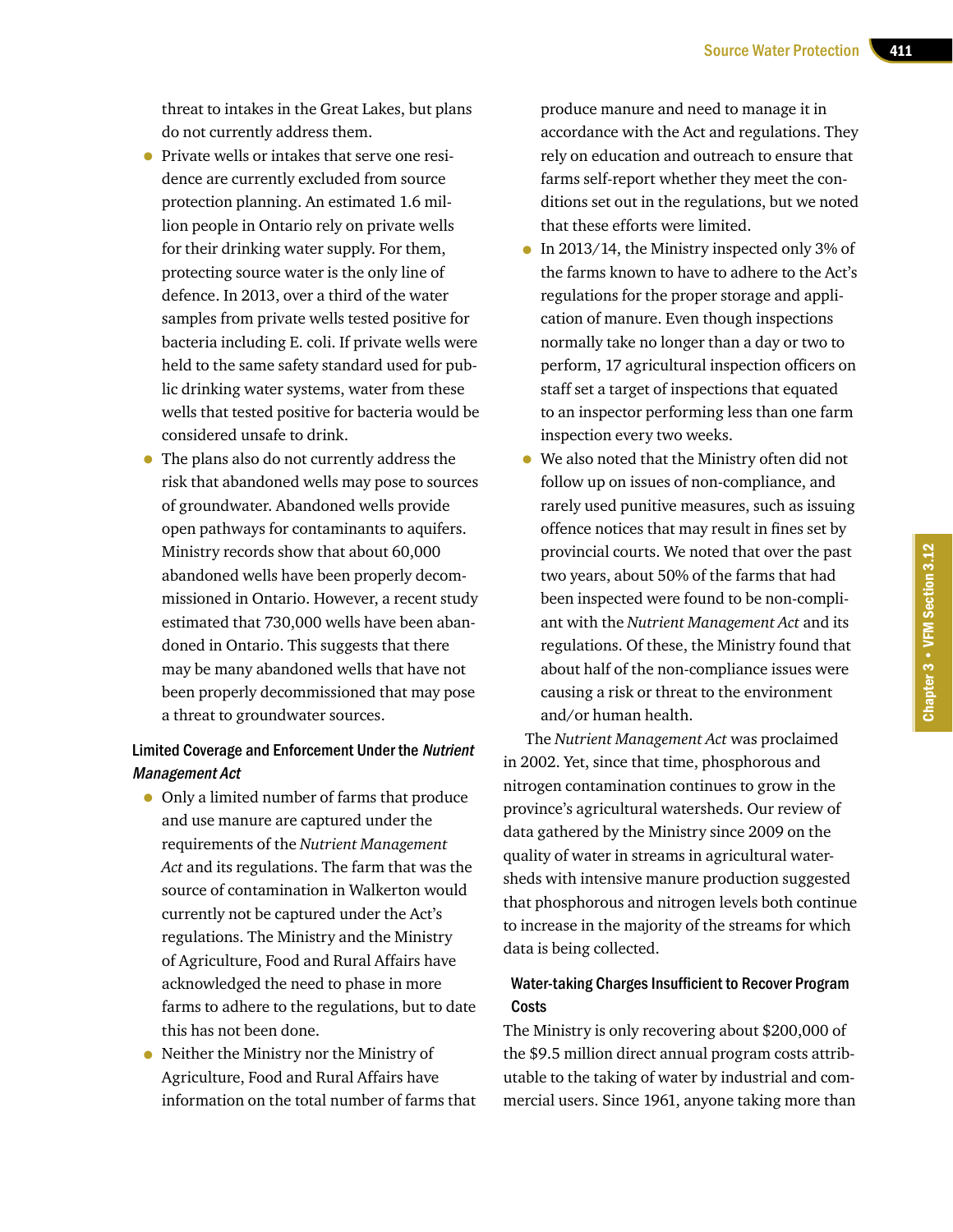50,000 litres of water per day from either surface or groundwater sources in Ontario requires a permit issued by the Ministry. There are currently over 6,000 permit holders taking water in Ontario, of which about 1% or 60 are high-consumptive industrial or commercial users (such as water-bottling companies and other companies that incorporate water into their products). A regulation under the *Ontario Water Resources Act* allows the Ministry to charge high consumptive users a rate of only \$3.71 for every million litres of water that they take, resulting in the low recovery cost.

#### OVERALL MINISTRY RESPONSE

The Ministry appreciates the work of the Auditor General and welcomes the input on how it can further improve the protection of source water in Ontario.

Ontario's multi-barrier approach to protecting drinking water has made our tap water among the best protected in the world. Protecting the sources of drinking water—our lakes, rivers and groundwater—is the foundation of our approach.

We protect our drinking-water sources first through prevention—by developing collaborative, watershed-based plans that are locally driven and based in science. Source-water protection plans are the result of many years of hard work at the local level and public consultation, and we thank all those who have contributed to the program to date.

We look forward to learning from the findings presented in the report to, with all our partners, continue to provide a strong framework to protect drinking water.

# Detailed Audit Observations

The water policy expert we retained to assist us on the audit noted that three of Ontario's four Great

Lakes are now in a measurable state of ecological decline because of the pressures of population growth, development, and threats including invasive species and climate change.

The Ministry of the Environment and Climate Change (Ministry), together with Conservation Authorities, municipalities and provincial parks, has a number of water quality monitoring programs for Ontario's lakes, rivers, streams and groundwater. Many of these are existing and future sources of drinking water for the population of the province. The scope of water quality monitoring is broadly designed to assess aquatic ecosystem health as well as the quality of drinking water. Samples of water, sediment, and aquatic life are collected and tested in Ministry laboratories for basic water quality indicators such as acidity, calcium and phosphorus, and pollutants such as mercury, lead, PCBs and pesticides. The intent of the water monitoring programs is to study what is currently affecting water quality in specific areas of the province and to track water quality over time. The Ministry primarily presents its findings in its annual Water Quality in Ontario report.

The Ministry's most recent public report, released in 2012 and available on its website, notes that although progress has been made in reducing contaminants in Ontario's waters, more work is needed to address new and ongoing challenges.

# Protecting Source Water is Safer and More Cost-effective Than Treatment Alone

In his report of the Walkerton Commission of Inquiry, Justice O'Connor concluded that source water protection is one of the most effective and efficient means of protecting the safety of Ontario's drinking water. As the first line of defence, it can reduce health risks associated with contaminants such as bacteria and chemicals, particularly those that cannot be effectively removed by conventional treatment. As of June 30, 2014, the Ministry of Health and Long-Term Care had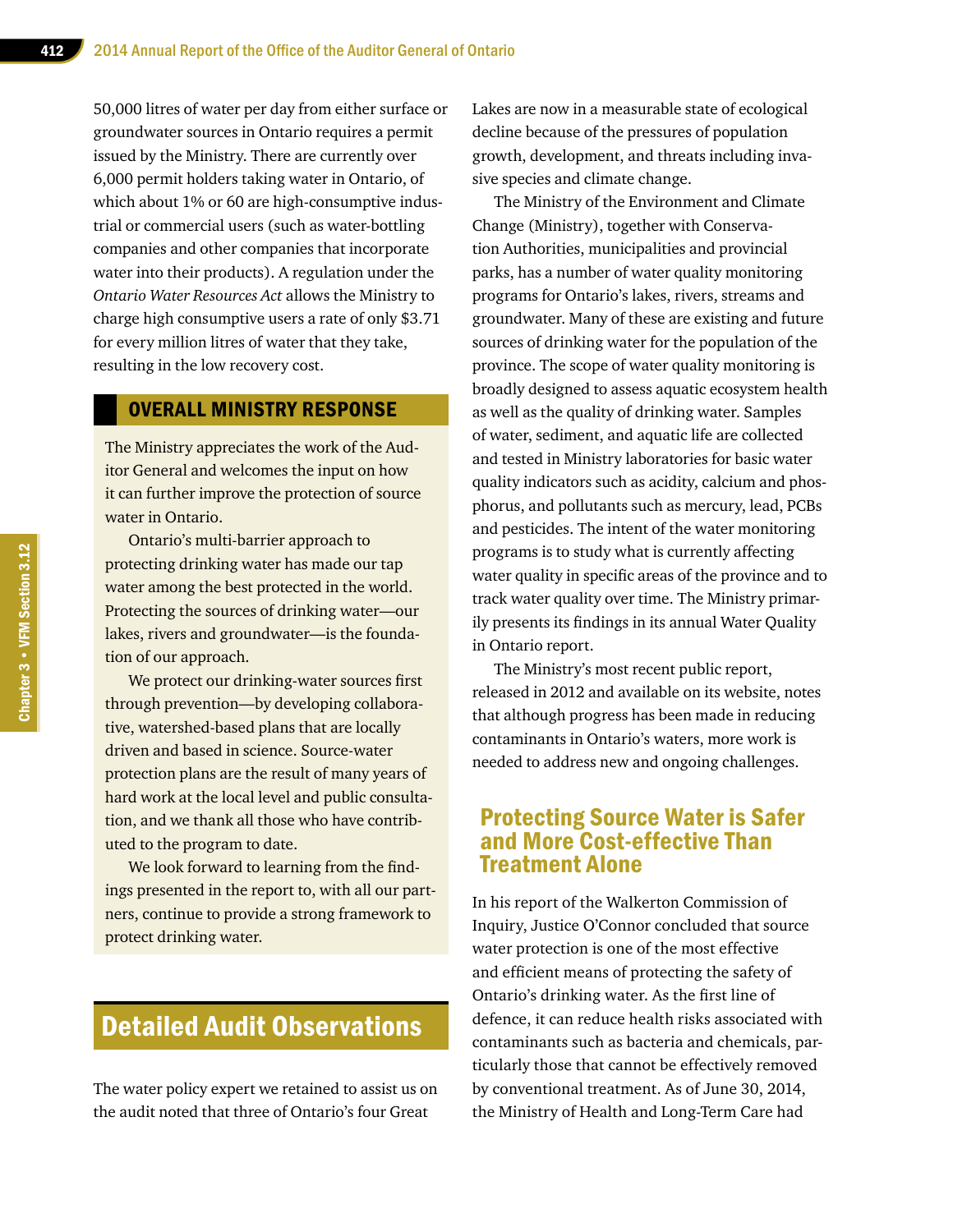nearly 300 advisories outstanding against treated drinking water in all parts of the province. Over 40% of advisories were in southern Ontario where population density is high. About two-thirds of the advisories had been outstanding for over a year. Over half were "boil water" advisories to reduce elevated levels of bacteria, while a number were "do not drink" due to elevated levels of chemicals in the water.

Preventing the contamination of the sources of drinking water is often easier and less costly than later having to treat the water. A study conducted by the U.S. Environmental Protection Agency in the mid-1990s estimated that the cost of dealing with contaminated source water is on average 30 to 40 times more than preventing contamination in the first place. In Ontario, there are more than 200 municipal water treatment plants and an average of \$1.5 billion a year has been spent over the last five years on maintaining, upgrading and expanding them. Despite this level of spending, a significant amount of capital is still needed to upgrade these facilities.

Contaminated source water in various parts of Ontario has cost the government millions of dollars in remediation efforts. In some cases, the government continues to incur costs. For example, after a PCB leak from a storage facility in Smithville (located between Hamilton and Niagara Falls), the government assumed ownership of the facility in 1989. It has spent over \$65 million in cleanup costs, including funding for a pipeline to provide safe drinking water to the town. Currently, there is no economically viable solution to clean up the PCB still present in the bedrock. Therefore, the Ministry is expected to monitor the site indefinitely at an annual cost of up to \$860,000. In another case, the Ministry assumed control of an abandoned mine in Deloro (about 200 kilometres southwest of Ottawa) in 1979 after the mine contaminated nearby surface and groundwater sources with radioactive waste and metals. The government has had to operate an onsite water treatment plant at a cost of over \$15 million to date. It expects to have to operate

the plant for an additional 15 years at a minimum annual cost of about \$1 million.

Conservation Authorities and Source Protection Committees also provided us with some examples of municipalities in the province that have, within the last two decades, incurred significant costs in dealing with contamination in their sources of drinking water. For instance, a township within the province lost six of its water supply wells because of industrial contamination. As a result of the contamination, the township had to spend \$20 million on extensive upgrades to its water treatment facility and for the installation of a new emergency well and water pipeline. In another case, a city within the province had to invest \$14 million in its drinking water treatment plant to deal with contamination in two of its wells caused by an old landfill.

Protecting source water is critical for other reasons as well:

- Many people in Ontario, especially in rural areas, are not connected to municipal drinking water systems and use wells to draw their drinking water directly from underground aquifers. For these people, protecting source water is the only barrier of protection against contaminated drinking water.
- The water policy expert we retained for this audit noted that source water protection also protects the quantity of water that is available at any given time. This is important to ensure there is enough supply in the future to provide for growing populations and increasing demand, while at the same time ensuring adequate supply for the natural ecosystem to function.

# The Source Water Protection Planning Process

The *Clean Water Act's* primary objective is to protect existing and future sources of drinking water in Ontario by having a locally developed planning process that: 1) assesses existing and potential threats to source water; and 2) develops policies to either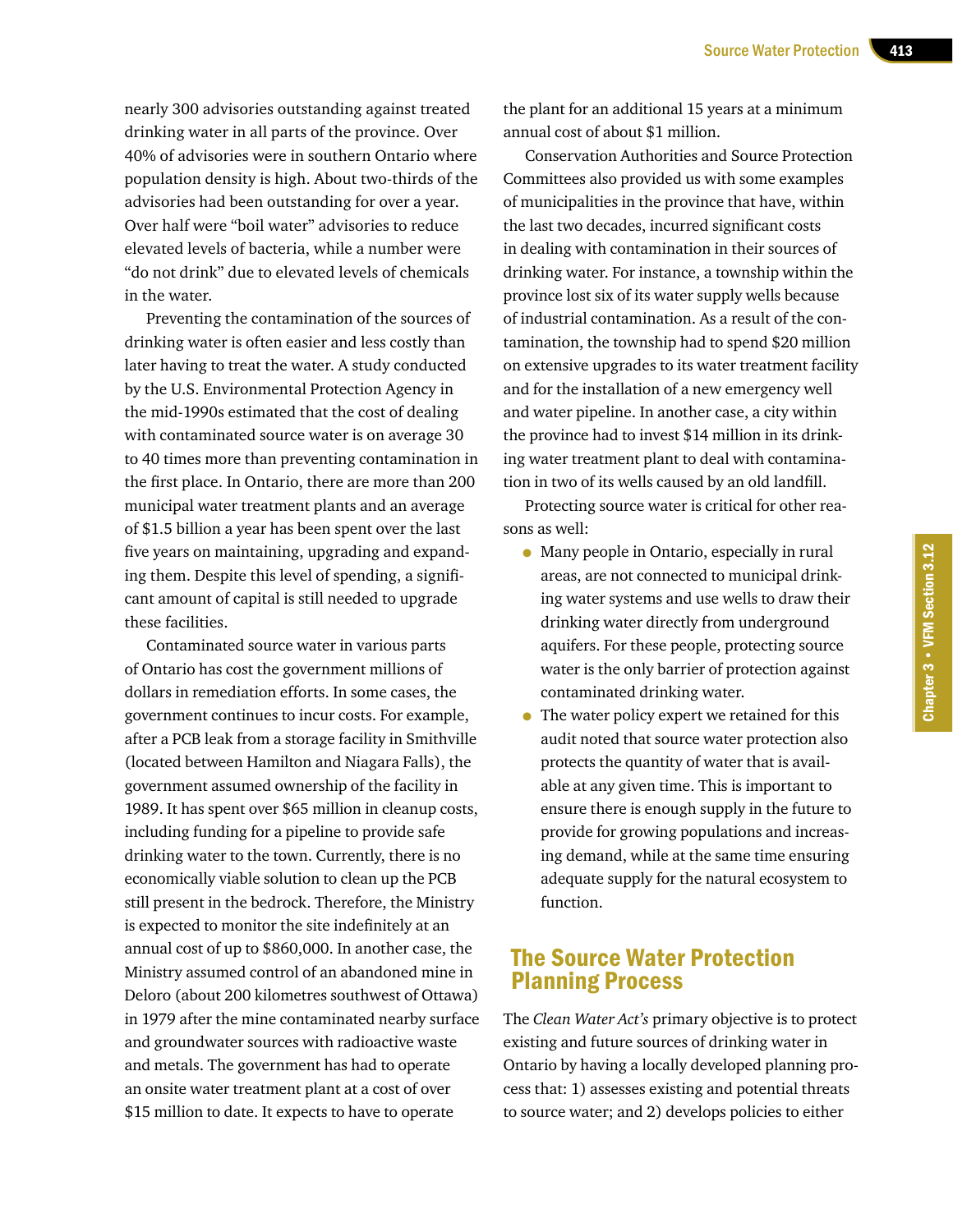reduce or eliminate the threats (including, in some instances, the prohibition of certain activities).

Responsible for administering the Act, the Ministry passed a number of regulations to:

- provide more detailed definitions of key terms under the Act;
- specify what is required in source protections plans (for example, in one regulation, the Ministry identified 21 specific threats that source water protection plans must address, as shown in **Figure 3**); and
- prescribe the consultation process when developing the plans.

The Ministry also supplemented the regulations with its own framework consisting of technical rules, as well as other bulletins, memoranda, and guidance materials. This framework was used by Source Protection Committees to develop their local plans by the deadline of August 2012.

Just prior to the proclamation of the *Clean Water Act*, the Ministry also set up a Source Protection Programs Branch (Branch) in the fiscal year 2004/05. The Branch works with program partners, including other ministries, municipalities, Conservation Authorities and Source Protection Committees, in the development and eventual implementation of source protection plans for each of the source protection regions across the province. The Branch consists of 36 employees whose key responsibilities are to:

- develop regulations and policies pertaining to the source water protection program;
- assist program partners in implementing the program (for example, by providing technical guidance and interpreting the *Clean Water Act* and its related regulations);
- review documents prepared and submitted by Source Protection Committees, including

#### Figure 3: Source Water Protection Plans Must Address 21 Threats

Prepared by the Office of the Auditor General of Ontario

- 1. The establishment, operation or maintenance of a waste disposal site.
- 2. The establishment, operation or maintenance of a system that collects, stores, transmits, treats or disposes of sewage.
- 3. The application of agricultural source material to land (for example, manure).
- 4. The storage of agricultural source material.
- 5. The management of agricultural source material.
- 6. The application of non-agricultural source material to land (for example, sewage and pulp and paper bio-solids).
- 7. The handling and storage of non-agricultural source material.
- 8. The application of commercial fertilizer to land.
- 9. The handling and storage of commercial fertilizer.
- 10. The application of pesticide to land.
- 11. The handling and storage of pesticide.
- 12. The application of road salt.
- 13. The handling and storage of road salt.
- 14. The storage of snow.
- 15. The handling and storage of fuel.
- 16. The handling and storage of a dense non-aqueous phase liquid (a liquid that is denser than water or does not dissolve in water).
- 17. The handling and storage of an organic solvent.
- 18. The management of runoff that contains chemicals used in the de-icing of aircraft.
- 19. An activity that takes water from an aquifer or a surface water body without returning the water taken to the same aquifer or surface water body.
- 20. An activity that reduces the recharge of an aquifer.
- 21. The use of land as livestock grazing or pasturing land, an outdoor confinement area or a farm-animal yard.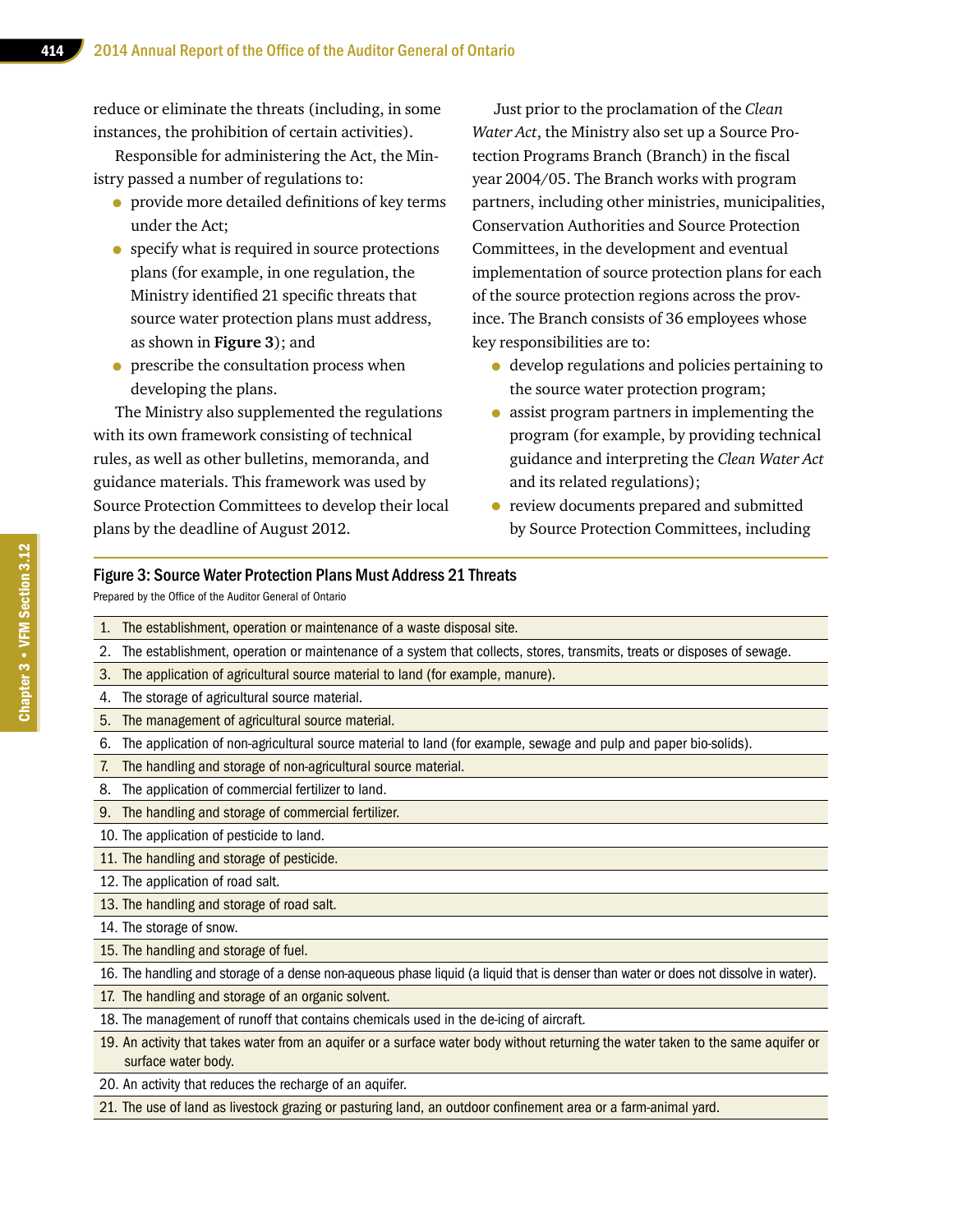assessment reports and source protection plans;

- develop and administer accredited training for Risk Management Officials and inspectors who ultimately will be responsible for implementing some of the policies contained in source protection plans; and
- administer funding to Conservation Authorities and municipalities in the 19 source protection regions to support local delivery of the program.

**Figure 4** highlights the multi-stage process to be undertaken in accordance with the *Clean Water Act* in developing and ultimately implementing source protection plans.

At the time of our audit, 22 source protection plans had been developed by Source Protection Committees for 19 regions within the province. As seen in **Figure 5**, the 19 regions cover only about 14% of the total land mass in the province, but over 95% of Ontarians live within the boundaries of these source protection regions.

In total, the 22 proposed plans submitted to the Ministry contain over 12,500 recommended policies. These consist of:

- **Education and outreach**–Informing the public about best management practices to prevent activities from negatively affecting drinking water sources.
- **Risk management plans**–Requiring that a landowner create a risk management plan to manage significant threats to drinking water sources identified in a vulnerable area.
- **Prescribed instruments**–Regulatory tools that already exist under specific pieces of current provincial legislation. These allow an authority, such as a provincial ministry, to impose conditions on existing and/or future activities to protect drinking water sources. Examples of prescribed instruments include: nutrient management strategies and plans for farms, and certificates of approval issued by the Ministry for facilities such as waste disposal sites and waste management systems, permits to take water, and pesticide permits.

#### Figure 4: Multi-step Process for Developing Source Water Protection Plans

Prepared by the Office of the Auditor General of Ontario

| <b>Assessment Report</b>                                                         |                                                                                                                                                                                                                                                                                                   |  |  |  |  |
|----------------------------------------------------------------------------------|---------------------------------------------------------------------------------------------------------------------------------------------------------------------------------------------------------------------------------------------------------------------------------------------------|--|--|--|--|
| Vulnerable area mapping<br>(Source Protection<br>Committee)                      | <b>Threat identification</b><br>(Source Protection<br>Committee)                                                                                                                                                                                                                                  |  |  |  |  |
| Locate municipal water<br>intakes and map the<br>vulnerable area around<br>them. | Identify threats to source<br>water within the vulnerable<br>area. Determine if threats<br>are deemed significant<br>based on a system of scoring<br>established by the Ministry<br>that considers the risk<br>associated with the threat<br>and the vulnerability of an<br>intake to the threat. |  |  |  |  |
| Ministry Approval of<br><b>Assessment Report</b>                                 |                                                                                                                                                                                                                                                                                                   |  |  |  |  |

| <b>Source Water Protection Plans</b>                                                                                                                                                   |                                                                                                                                                              |  |  |  |
|----------------------------------------------------------------------------------------------------------------------------------------------------------------------------------------|--------------------------------------------------------------------------------------------------------------------------------------------------------------|--|--|--|
| <b>Policies for significant</b><br>threats<br>(Source Protection<br>Committee)                                                                                                         | <b>Plan review</b><br>(Ministry)                                                                                                                             |  |  |  |
| Develop policies to ensure<br>that existing threats<br>identified cease to be<br>significant, and potential<br>threats are managed in a<br>way that they do not become<br>significant. | Multi-stage review process<br>that involves negotiation<br>and mediation with respect<br>to policies that are directed<br>at various implementing<br>bodies. |  |  |  |

Ministry Approval of Source Protection Plan

#### Plan Implementation

Legally binding policies come into effect Implementing Bodies (ministries and other government agencies, municipalities, conservation authorities)

Once plans are approved, implementing bodies are responsible for implementing the various policies that are included in a source water protection plan to mitigate threats to drinking water sources. These include landuse planning (i.e., by-laws and zoning), regulations, and stewardship (e.g., education and best management practices) to make sure an activity is not having a negative impact on vulnerable areas around drinking water intakes.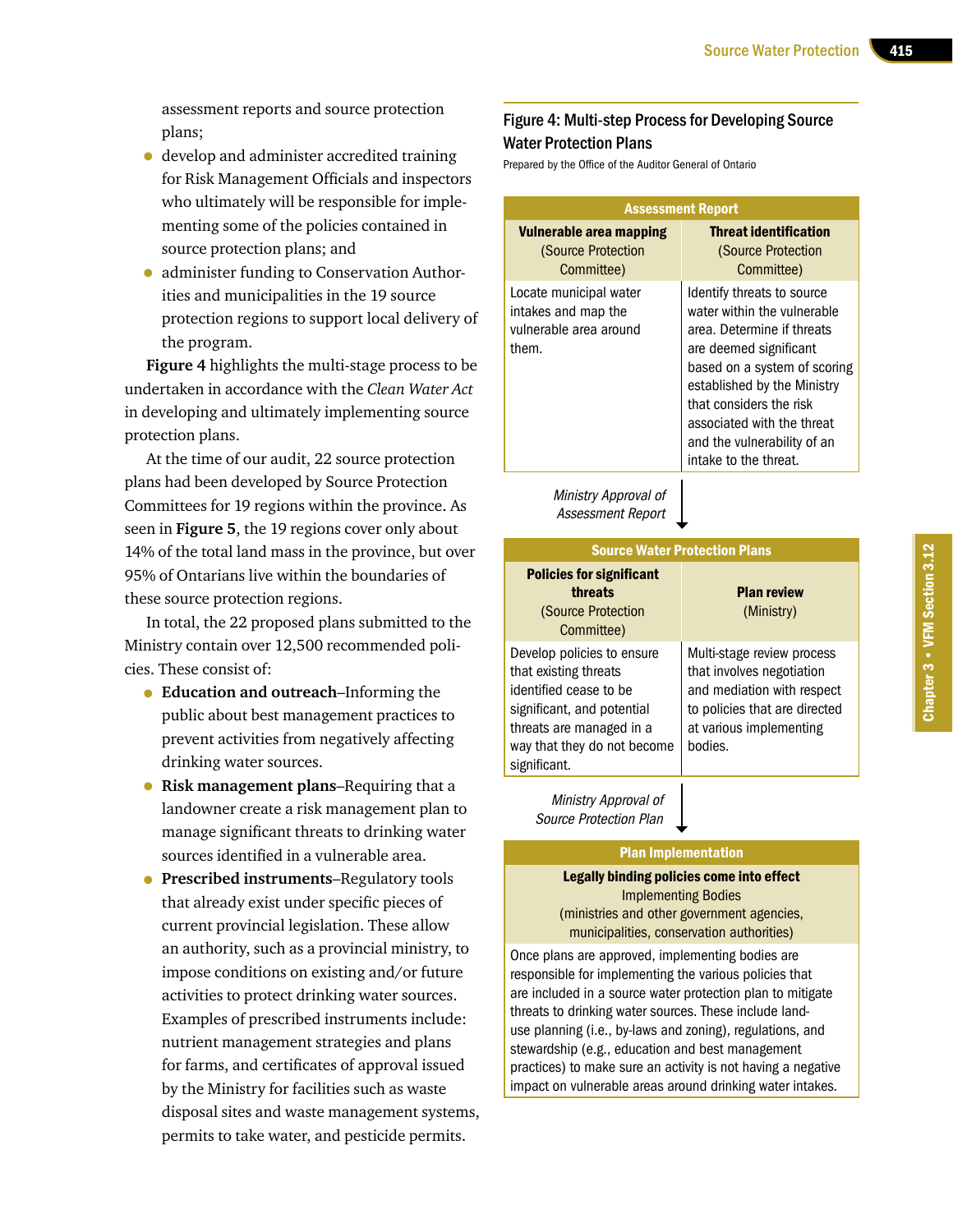#### Figure 5: Map of the Area Covered by the Source Protection Regions in Ontario

Source of data: Ministry of the Environment and Climate Change



Note: Only 14% of the total land mass is covered by the source protection regions, but over 95% of Ontarians live within the boundaries of these regions.

- **Land use planning**–Allows the Source Protection Committees to manage or eliminate a future threat activity through policies that must be reflected in land use official plans, zoning by-laws and site plan controls.
- **Prohibition**–Allows the Source Protection Committees to prohibit certain existing or future activities that pose a particularly significant threat to drinking water sources. This tool is meant to be used only as a last resort if the committee is convinced no other method will reduce the risk the activity poses.

Source Protection Committees are required to designate an implementing body for each policy, such as a specific government ministry or agency, municipality, or a Conservation Authority. Once plans are approved by the Ministry, the implementing bodies will ultimately be responsible for implementing the policies contained in the plans. Implementing bodies will also be required to report on the progress of policy implementation to the Ministry.

Since the 2004/05 fiscal year, the Ontario government has invested over \$240 million in source protection planning and implementation, less than 20% of which has been devoted to the latter. This does not include the time invested by members of the Source Protection Committees, or by Conservation Authorities, municipalities, and provincial ministry staff. Until 2011, the Ministry of Natural Resources and the Ministry jointly funded the program. In 2011, the Ministry assumed funding responsibility for the program. **Figure 6** provides a breakdown of total funding to date.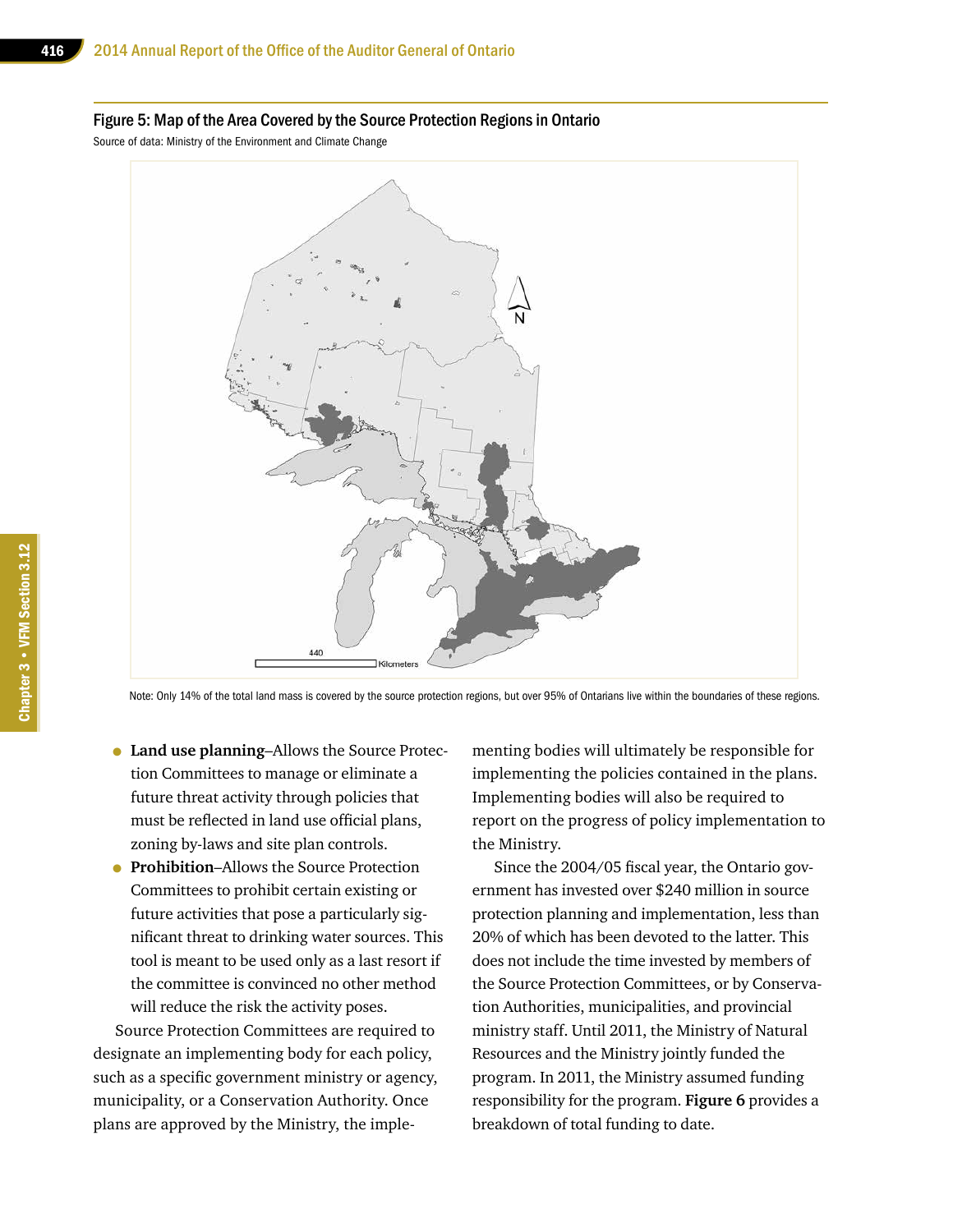#### Figure 6: Breakdown of Total Funding Provided for Source Protection Planning and Implementation Over a 10-year Period Since 2004/05

Source of data: Ministry of the Environment and Climate Change

|                                                                                                                                                                                                 | <b>Funding Since</b><br>2004/05 | $%$ of<br><b>Total</b> |
|-------------------------------------------------------------------------------------------------------------------------------------------------------------------------------------------------|---------------------------------|------------------------|
| <b>Program Initiative</b>                                                                                                                                                                       | (5000)                          | <b>Funding</b>         |
| <b>Capacity funding-Conservation Authorities:</b> To support source protection planning, Source<br>Protection Committee costs, consultation, and other legislative obligations.                 | 117,900                         |                        |
| Technical studies: To support completion of technical work necessary to develop assessment<br>reports and source protection plans.                                                              | 57,400                          |                        |
| <b>Water quantity studies:</b> To support the completion of water quantity studies and the inclusion<br>of the results in source protection plans.                                              | 28,000                          |                        |
| <b>Planning Total</b>                                                                                                                                                                           | 203,300                         | 84                     |
| Support for local initiatives: To support voluntary actions by landowners to address threats to<br>drinking water sources in advance of the implementation of approved source protection plans. | 24,500                          |                        |
| Source Protection Municipal Implementation Fund: One-time funding for smaller<br>municipalities to help with the cost of implementing source protection plans.                                  | 13,500                          |                        |
| <b>Implementation Total</b>                                                                                                                                                                     | 38,000                          | 16                     |
| <b>Total</b>                                                                                                                                                                                    | 241,300                         | <b>100</b>             |

# Delays in Source Water Protection Plan Approval and Implementation

Fourteen years after the crisis in Walkerton and 12 years after the Walkerton Commission of Inquiry first recommended the development of local source water protection plans, the Ministry is still in the process of reviewing and approving plans. At the time of our audit, only three plans had been approved by the Ministry, and these are for regions that have a relatively small number of municipal water intakes that serve about 5% of the province's population (as of September 2014, eight plans were approved). The Ministry does not have a clear time frame when all plans will be approved; however, its best case scenario is by 2016.

Source Protection Committees were responsible for preparing and submitting, by August 2012, their proposed source protection plans for review and approval by the Ministry. Even though all 22 proposed plans were submitted to the Ministry on time, the following sections highlight issues regarding the completeness of the plans submitted,

their review and approval process, and the ultimate implementation of the plans once approved.

# Significant Turnover in Ministry Staff Responsible for Reviewing Source Water Protection Plans

The review of each source water protection plan is led by one of four ministry review co-ordinators. These co-ordinators play a key role in the review and approval of plans. Their responsibilities include: assessing whether the plans have been prepared in accordance with the *Clean Water Act*; assessing whether the proposed policies within the plans adequately address the threats to source water; co-ordinating the review of technical data within the plans by ministry experts; and facilitating mediations between Source Protection Committees and other ministries and government agencies that would ultimately have to implement the proposed policies. We noted that in early 2014, three of the four co-ordinators left their positions for reasons such as retirement. The Ministry filled these vacancies in the spring of 2014 and hired five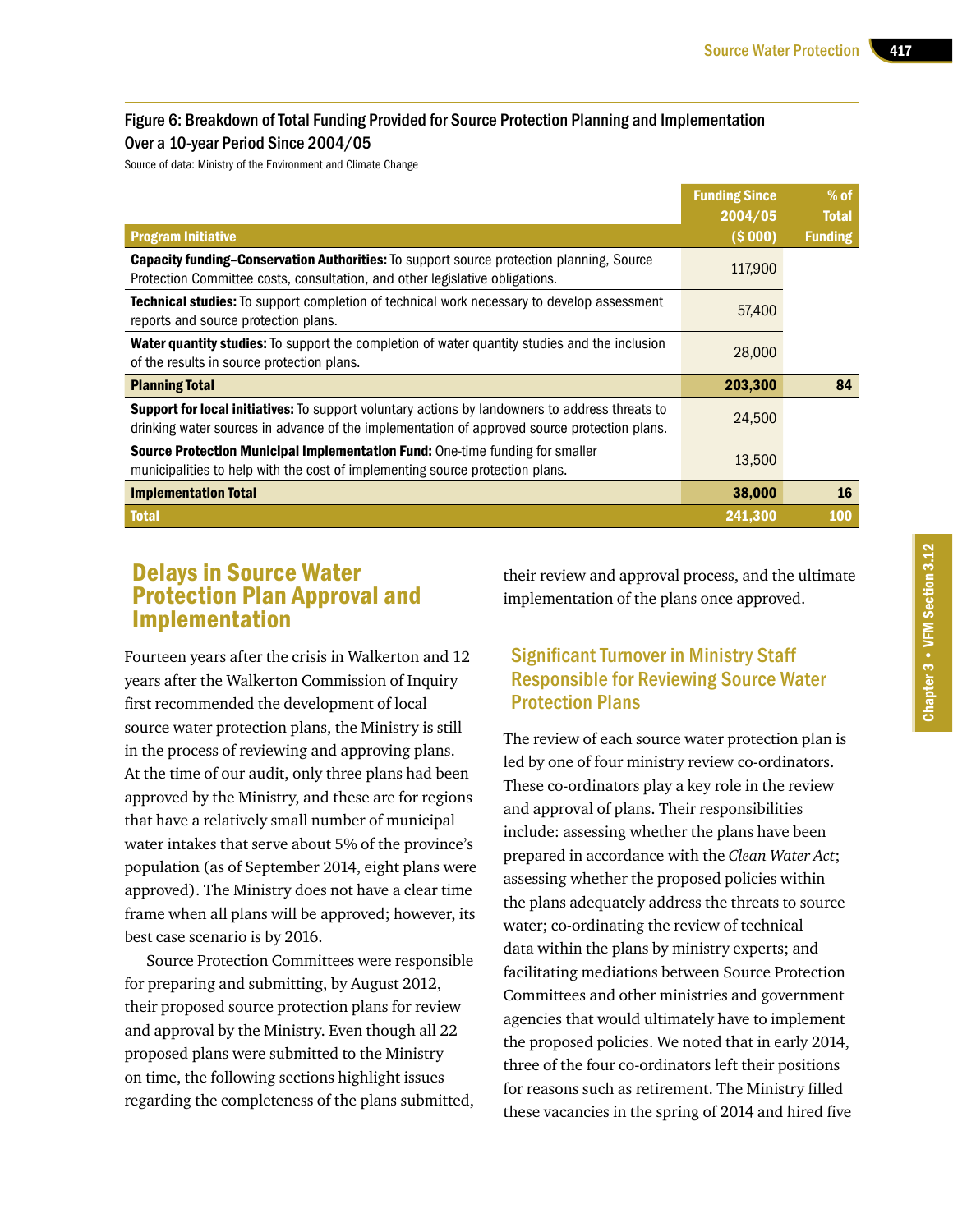additional temporary co-ordinators to alleviate the backlog; however, given the complexity of the plans, the newer co-ordinators must first overcome a steep learning curve to become fully effective in their roles, which can take several months.

### Seven Regions Lacked the Water Budget Studies Needed to Complete their Source Water Protection Plans for Approval

The *Clean Water Act* requires that both source water quality and quantity be protected and, therefore, the plans must address threats to both. Twelve of the 19 regions identified water quantity threats in certain areas of their regions that required a more detailed water budget study to assess the significance of the threat. Water budget studies look at how much water enters a watershed, how much of the water is stored, and how much water leaves. This information helps determine how much water is available for human uses, while ensuring there is still enough left for natural processes (for example, there has to be enough water in a watershed to maintain streams, rivers and lakes to support ecosystems). Despite having submitted source water protection plans for Ministry approval, eight of the 12 regions were still finalizing their detailed water budget studies as of March 31, 2014. According to the Source Protection Committees we spoke to, there are two main factors that contributed to the water budgets not being completed on time. First is the complexity of the work, and second is a lack of qualified consultants to conduct the work. The Ministry informed us that it would only approve the plans once the water budget studies have been submitted. At the time of the drafting of this report, water budget studies in seven regions were still outstanding.

## The Ministry has had to Conduct Significant Mediations Between Source Protection Committees and Other Ministries and Government Organizations

There has been a significant amount of time spent on mediation between Source Protection Committees and other ministries and government agencies affected by the policies proposed within the plans. Even though the *Clean Water Act* obligates affected parties to comply with the policies, in some cases the Ministry has been unsuccessful in mediating, and some significant threats to source water had to be excluded from the policies as initially envisioned by the Source Protection Committees. For example, the Technical Standards and Safety Authority (TSSA) is a not-for-profit, self-funded government organization under the legislative authority of the Minister of Consumer Services (MCS). Its mandate is to enhance public safety through programs such as its Fuels Safety Program, where it regulates the transportation, storage, handling, and use of fuels. Source protection plans have identified over 4,700 threats to water intakes in the various regions relating to the handling and storage of fuel. Fuel spills can cause significant contamination of source water; for example, only one gallon of oil can contaminate a million gallons of water. The source protection plans have proposed policies to deal with these threats, such as directing the TSSA to increase fuel tank inspections in areas close to water intakes, or requiring the TSSA to share information with Conservation Authorities and municipalities about fuel spills, or assist with developing and delivering education and outreach programs for the safe handling and storage of fuel. The TSSA initially did not agree to incorporate the proposed policies in its operations as it felt that the policies did not align with its mandate. Instead, it requested that its name be removed as the implementing body of the policies, and that the Committees reassign the policies to some other, more applicable organization, or remove the policies from the plans altogether. This led to significant consultations between the TSSA,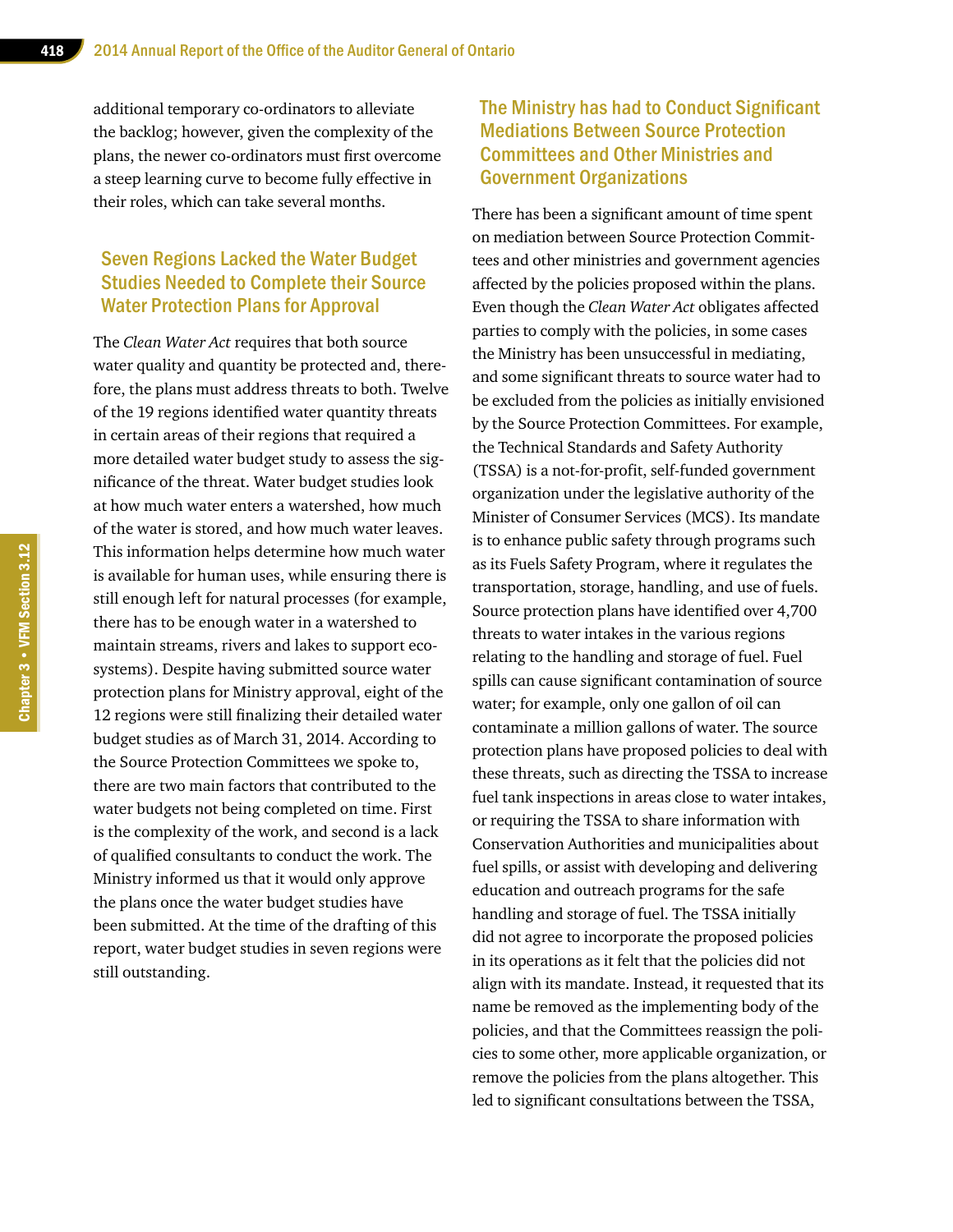Source Protections Committees and the Ministry that were still ongoing at the time of our audit.

### Funding Uncertainty for the Implementation of Policies in Source Protection Plans

The report of the Walkerton Commission of Inquiry noted the importance of the Ministry taking a lead role in all aspects of providing safe drinking water, including source protection. Currently, the Ministry lacks a long-term strategy that addresses:

- funding and oversight of municipalities and Conservation Authorities to ensure the source protection plans, once approved, are implemented appropriately; and
- timely updates of source protection plans to ensure that the local threats to source water identified in the plans, and the policies to address the threats, remain current.

The 22 source protection plans that have been developed by Source Protection Committees for the 19 regions within the province contain over 12,500 proposed policies designed to reduce or eliminate threats against sources of drinking water. As seen in **Figure 7**, municipalities and Conservation Authorities are responsible for implementing about two-thirds of the total proposed policies. They will also be responsible for updating plans to ensure that they remain current.

However, once the plans are approved by the Ministry, there is still a great deal of uncertainty about who will fund their implementation. Specifically, municipalities and Conservation Authorities are looking to the province for additional funding. Smaller municipalities are affected the most with respect to funding. Unlike some of the larger municipalities that have a greater property tax base, these municipalities would have difficulty funding plan implementation from their existing tax base. In total, the proposed plans contain approximately 50 policies that require funding from the Ministry or the Ministry of Agriculture, Food and Rural Affairs in support of plan implementation. For

#### Figure 7: Breakdown of Total Number of Policies by the Authorities Responsible for Implementing Them

Prepared by the Office of the Auditor General of Ontario



example, some policies are directed at funding incentive programs for landowners who would incur losses or costs in implementing source protection policies.

A February 2014 letter written by Conservation Ontario (the office that supports the network of Conservation Authorities in the province) to the Deputy Minister of the Ministry of the Environment and Climate Change on behalf of Ontario's 36 Conservation Authorities expressed concern regarding the imminent future of the source protection program because of future funding uncertainty. Specifically, the letter stated that the successful implementation of the *Clean Water Act* is highly dependent on the knowledge, expertise and skill sets of the professionals who have a long history with the program. However, given the uncertainty around future funding for the program, the retention of these individuals is at risk. In fact, many key individuals are either leaving the program in search of other employment, or are being terminated because of funding restraints. We noted an example of this in one of the smaller regions whose source water protection plan had been approved by the Ministry. A Conservation Authority there lost, due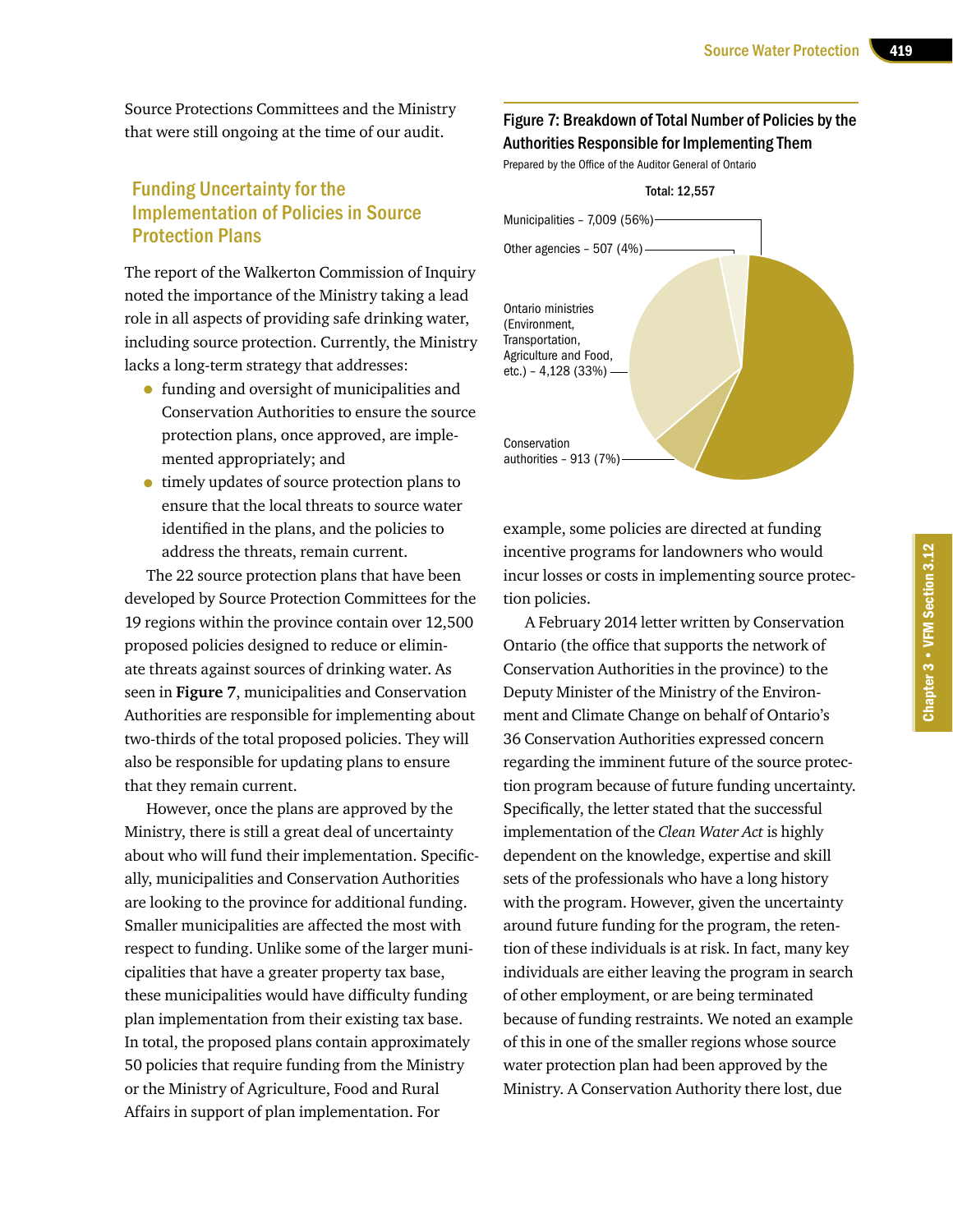to the funding uncertainty, most of the key staff that were responsible for developing the region's plan.

In our survey of Source Protection Committees and Conservation Authorities, 80% of respondents stated that the delay in plan approval and uncertainty in the funding of plan implementation is causing a loss of momentum that threatens the program. Committee members are simply losing interest in the process and are starting to resign, contributing to the loss of technical knowledge. Municipalities are reassigning staff, including some who had previously received training to become Risk Management Officers in anticipation of plan approval (discussed further below). The delay in approving and implementing the plans is having the following consequences:

- Work cannot be done to protect drinking water sources in accordance with the proposed policies contained in the plans. For example, the policies could prohibit the construction of a gas station near a drinking water source. Without these approved policies, in the meantime, the gas station could be built and the Ministry would then have to manage the risk the gas station poses to the water source.
- Conservation Authorities informed us that some of the plans may become outdated and would require an update before they are implemented. This will result in additional costs being incurred.
- Extensive training of municipal staff is at risk of becoming obsolete, requiring retraining at additional costs. Beginning in 2011, the Ministry started to provide mandatory training to municipal Risk Management Officers who will ultimately be responsible for implementing the enforceable policies within source protection plans. The qualifications obtained through this training expire after five years. If the majority of the plans do not begin to be implemented in 2016, many of these Risk Management Officers will have to be retrained at an additional cost.

# RECOMMENDATION 1

To ensure that source water protection plans are reviewed, approved and implemented in a timely manner, the Ministry of the Environment and Climate Change should:

- internally set a firm commitment of when plans should be approved and then review its current staffing of the key personnel responsible for reviewing and approving plans to ensure it is sufficient to meet the commitment;
- work with Source Protection Committees to ensure that outstanding water budget studies are completed and submitted as soon as possible; and
- in consultation with municipalities and Conservation Authorities, devise an approach to fund the implementation of many of the policies within the plans once the plans are approved.

#### MINISTRY RESPONSE

The Ministry agrees with the Auditor General that source water protection plans should be reviewed, approved and implemented in a timely manner. The Ministry has created dedicated internal teams that focus on plan approval and implementation. As well, the Ministry works with subject matter experts across government, and program partners such as municipalities, conservation authorities and source protection committees to expedite plan approvals. The Ministry is on track to have half of the 22 source protection plans approved by the end of 2014 and its target is to have all plans approved by the end of 2015.

The Ministry continues to work with source protection committees to ensure that remaining technical studies (i.e., detailed water budgets) are completed in a timely way, recognizing that the external third-party technical expertise to perform this work is in limited supply and is a constraining factor.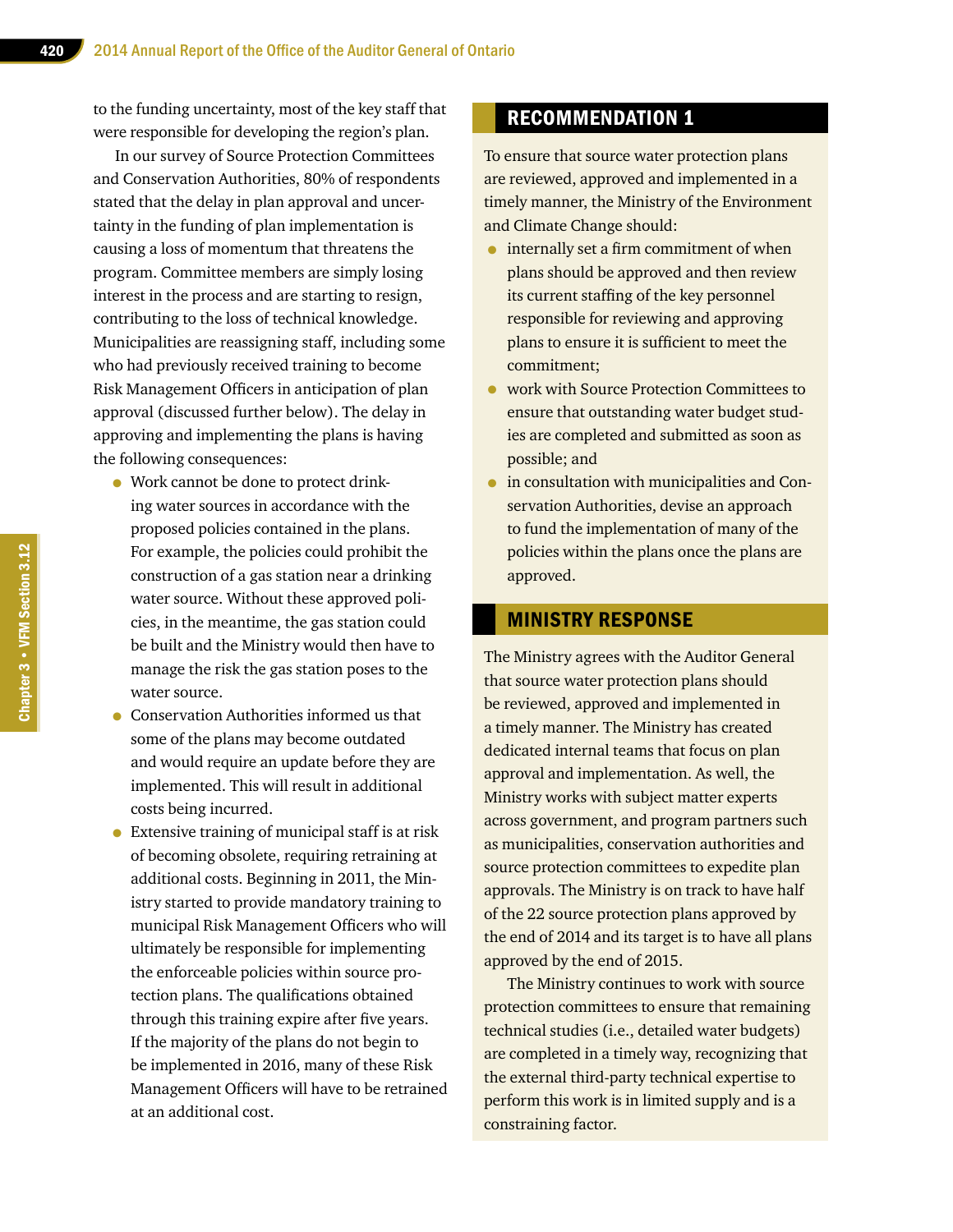The Government of Ontario has funded the source protection planning process to date in the order of \$240 million to, for example, invest in technical and scientific studies, develop local plans and encourage early voluntary actions by landowners. The Ministry has listened and responded to small, rural municipalities who needed assistance with preparing for implementation by providing funding through the \$13.5 million Source Protection Municipal Implementation Fund. Moving forward, implementation of local source protection plans is a shared responsibility involving all program partners.

#### RECOMMENDATION 2

In the longer term, the Ministry of the Environment and Climate Change, in conjunction with Source Protection Committees, should develop a strategy that addresses timely updates of the plans to ensure that local threats to source water, and policies that eliminate or mitigate the threats, remain current.

## MINISTRY RESPONSE

The Ministry agrees that there should be timely updates of the source protection plans to ensure that threats to source water, and policies that address these threats, remain current. Moving forward, all source protection plans will have a mechanism for updates.

# Limitations in Source Water Protection Plans

Based on a review of a sample of plans, the water policy expert we retained noted that source water protection plans will over time meet the intent of the *Clean Water Act* provided they are approved and implemented as soon as possible and go through at least one further iteration of affirmation and improvement that will address unforeseen weaknesses and challenges. In this regard, we note the

following with respect to the 22 plans that have been submitted to the Ministry for approval:

### Ministry Framework Does Not Identify All Significant Threats to Source Water

The Ministry's framework, which is used by Source Protection Committees when developing their plans, contains technical rules to assess the significance of the 21 threats (See **Figure 3**) to drinking water intakes. The Committees can develop stronger policies to address those threats classified as significant. To determine the significance of a threat, the rules assign a score to the risk associated with the threat and the vulnerability of an intake to the threat.

According to the Ministry, the science behind the protection of groundwater is fairly well established, whereas the protection of surface water is an emerging science. For that reason, the technical rules it used to classify threats to surface water that supply drinking water intakes are limiting and require an update to reflect new scientific data.

Source Protection Committees and Conservation Authorities indicated to us that the scoring system did not allow them to appropriately classify a number of threats they felt were significant. This is because the data and assumptions used in the scoring system to determine, in particular, the risk associated with a threat, are outdated. For example, some threats that could not be assessed as significant included the transport of petroleum products in a pipeline, the transport of hazardous substances across or in the vicinity of surface water, and the application of road salt and the storage of snow. Source Protection Committees and Conservation Authorities also noted that, in light of the extended time it has taken to develop and approve source protection plans, new information has resulted in the need to update the scoring system.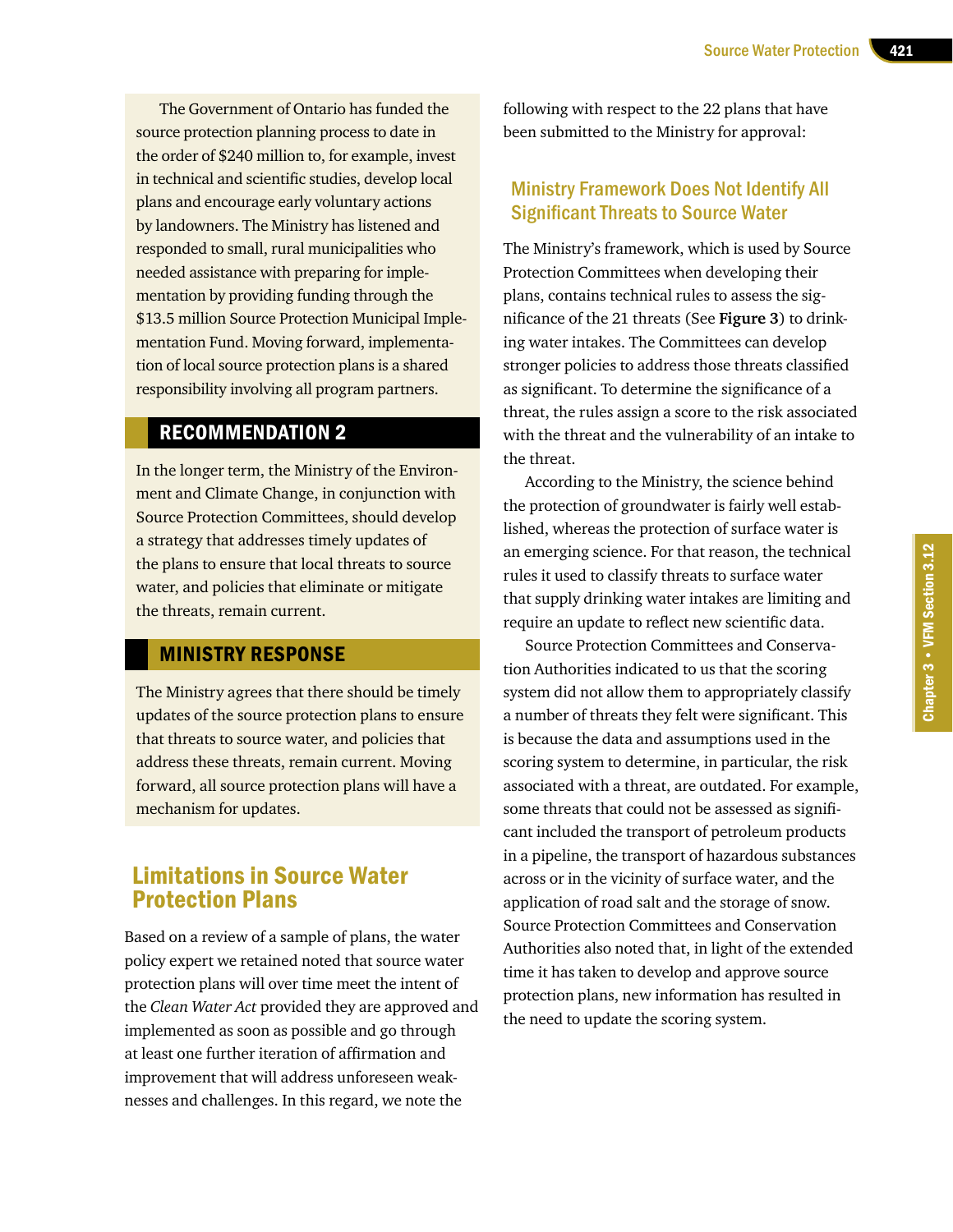# RECOMMENDATION 3

To strengthen source water protection and better ensure all significant threats are identified and addressed, the Ministry of the Environment and Climate Change should ensure that the data and assumptions used in its framework for assessing the significance of threats to drinking water intakes in the various regions of the province are current and properly enable significant threats to be classified as such.

#### MINISTRY RESPONSE

The Ministry is committed to ensuring that its overall framework for assessing significant threats to drinking water remains current. Emerging and new threats will be systematically captured and considered during the course of plan update and review.

In addition, as part of plan approval, municipalities and source protection committees will have a duty to report annually on source protection implementation and to identify emerging and new issues. As well, clear linkages have been established between the municipal land use planning framework and source protection planning, which allow municipalities to be far more pro-active in identifying and addressing potential threats to sources of drinking water.

## Source Protection Plans Do Not Address All Potential Threats to Drinking Water Intakes in the Great Lakes

The majority of Ontario's population obtains its drinking water from the Great Lakes. In its technical rules for classifying threats as significant to the Great Lakes, the Ministry assumed that many drinking water intakes in the Great Lakes are far from shore and in deep waters, and therefore not susceptible to unsafe concentrations of contamination. However, we requested information about the depth and distance from shore of all Great Lake municipal

water intakes and found that the Ministry did not have this data. Conservation Authorities that we visited informed us that, of the 154 intakes in the Great Lakes, there is only one intake, which supplies a portion of the Greater Toronto Area, that is significantly deep and offshore (90 metres deep and 2 km offshore). The remaining intakes are much closer to shore and closer to the surface (some very close to shore and only 3 metres deep).

After extensive discussions, the Ministry allowed Source Protection Committees and Conservation Authorities to use an alternative method, called "events-based modeling", for assessing significant threats to drinking water intakes in the Great Lakes. This method simulates whether events such as a spill of contaminants will reach water intakes at concentration levels high enough to pose a threat to human health. In the eight regions where Great Lake intakes exist, "events-based modeling" was used to determine if spills—from sources such as a pipeline transporting petroleum products or large industrial and municipal facilities on the shores of the Great Lakes—could be classified as a significant threat.

The results of the modeling exercises revealed that contaminants do in fact have the potential to reach drinking water intakes in the Great Lakes at elevated levels. The Source Protection Committees then developed policies in their source protection plans to address these. However, without further funding, the Committees could model only a limited number of scenarios. Therefore, source protection committees and municipalities informed us that there is a risk that spills from other existing industrial and commercial facilities may also pose a significant threat to intakes in the Great Lakes, but the plans do not address these. Conservation Authorities and Source Protection Committees confirmed to us that they haven't had the resources or opportunity to do a complete inventory of conditions and near-shore activities that pose a threat to drinking water intakes in the Great Lakes.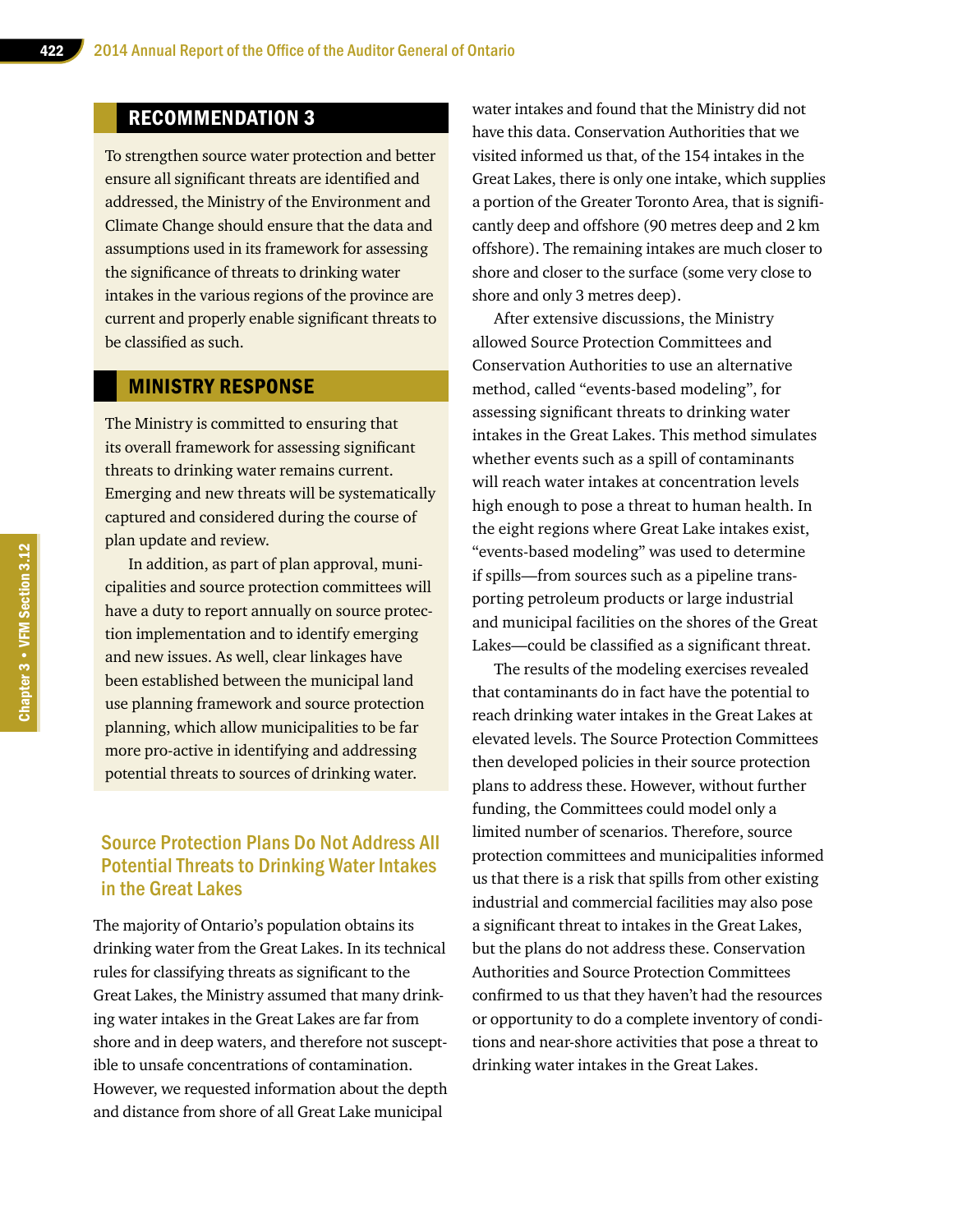# RECOMMENDATION 4

To ensure that source water protection plans address all potential threats to drinking water intakes in the Great Lakes, the Ministry of the Environment and Climate Change should work with the relevant Conservation Authorities and Source Protection Committees to complete an inventory of all conditions and near-shore activities that pose a threat to the intakes, assess the conditions, and incorporate into the protection plans ways of dealing with these threats.

#### MINISTRY RESPONSE

The Ministry agrees with the Auditor General that protecting the Great Lakes from potential drinking water threats is of critical importance. Ontario has a strong regulatory framework to help protect water quality and quantity. Legislation and water protection programs are founded on science and are often ecosystem- or watershed-based.

The Ministry is continuing its work with the federal government, and internationally through the Canada–U.S. Great Lakes Water Quality Agreement, to set goals relating to nutrient loading, cleaning up contaminated sites, spills prevention planning and improving overall Great Lakes health.

The Ministry is working with conservation authorities and municipalities to augment the existing inventory of threat activities on the Great Lakes. This includes assessing wastewater treatment plants, pipelines and fuel storage facilities. We will continue to work with conservation authorities and municipalities as part of future plan updates to ensure that all nearshore activities that pose a threat are captured. Monitoring and investigations will continue and focus as necessary on lake-wide threats and conditions that provide the backdrop for localized threats.

#### Private Wells Excluded from Source Protection Planning

An estimated 1.6 million people in Ontario rely on private wells for their drinking water supply. In the aftermath of the Walkerton tragedy, the second report of the Walkerton Commission of Inquiry noted:

> "Protecting drinking water sources can in some instances be less expensive than treating contaminated water. Moreover, protecting sources is the only type of protection available to some consumers—at present, many rural residents drink untreated groundwater from wells. The protection of those groundwater sources is the only barrier in their drinking water systems."

In November 2008, the Ministry passed a regulation under the *Clean Water Act* that excludes private wells or intakes from source protection planning. This regulation was developed through consultation with the parties involved in source protection planning. The parties agreed that in order to expedite the process, wells or intakes that serve one private residence would be excluded from the initial phase of source protection planning, but their inclusion would be considered in subsequent phases. Under the Act, municipalities, through a council resolution, could request that a cluster of six or more private wells or intakes, or a well(s) serving a designated facility such as a school or a day care, be included in source protection planning. However, we noted that municipalities for the most part have not elected to include these in source water protection planning.

The responsibility of private well maintenance and testing falls on the owner. Public Health Ontario offers free testing for bacterial contamination; however, it costs \$150 on average to test a well for chemical contamination, and these tests are conducted by private labs. Since there are no accurate records on the total number of private wells in the province, it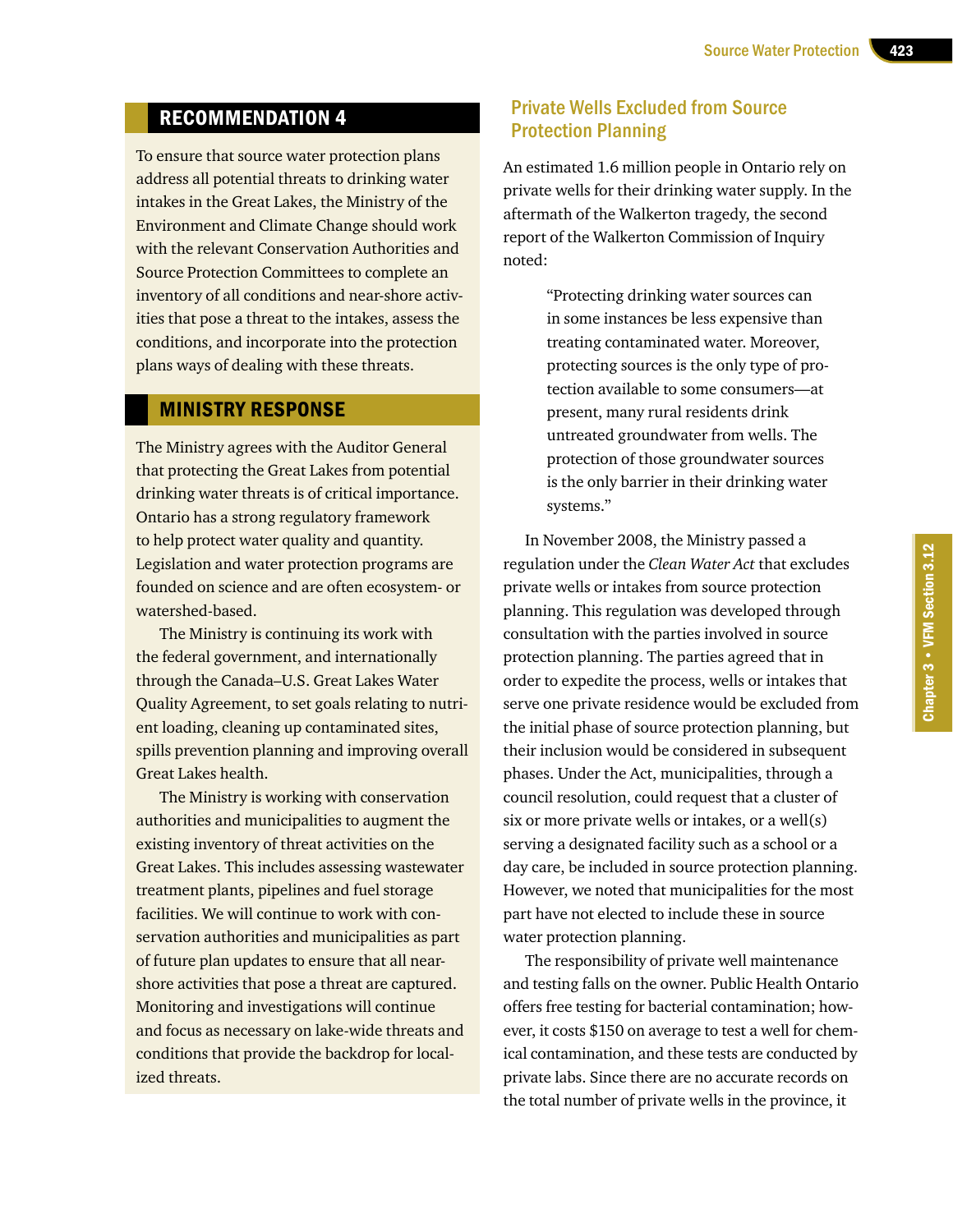is impossible to tell what percentage of private well owners actually gets their water tested.

We requested results of bacterial contamination tests from Public Health Ontario and found that overall private well water submissions had decreased by 40% since 2003. In 2013, private well owners submitted approximately 166,000 water samples to Public Health Ontario, of which 36% tested positive for bacteria including E. coli. If private wells were held to the same safety standards used for public drinking water systems (that is, for every 100 mL of drinking water tested, no bacteria including E.coli bacteria should be detected), water from these wells that tested positive for bacteria would be considered unsafe to drink.

The government does not have records on the number of private wells tested for chemical contamination since private labs conduct these tests. The Ministry, however, through approximately 380 monitoring wells located mainly in southern Ontario, monitors whether a suite of chemicals in groundwater has exceeded standards considered safe for public drinking water systems. Currently, there are no mechanisms in place to notify private well owners when chemical levels in groundwater are known to exceed acceptable levels. In 2013, 31 unique well locations revealed that chemical levels, mainly fluoride and nitrate, had exceeded acceptable drinking water standards by nearly 30% on average. Fluoride and nitrate can get into groundwater either naturally or from runoff of fertilizers used in agricultural areas, from septic and sewage treatment system discharges, and from industrial sources. In effect, any water drawn by private wells from these groundwater sources would have been contaminated until such time as the chemicals went down to acceptable levels.

# The Risk that Abandoned Wells Pose to Sources of Groundwater Not Addressed in Source Water Protection Planning

Abandoned wells that have not been properly decommissioned pose a risk to groundwater. As

#### Figure 8: Example of Cross-contamination caused by an Improperly Decommissioned Abandoned Well

Source of data: Adapted from Agriculture and Agri-Food Canada



seen in **Figure 8**, they provide open pathways to aquifers that bypass the natural filtration processes afforded by the different layers of the earth. The risk of abandoned wells can only be mitigated through proper well decommissioning. In Ontario, dry wells and wells that are not being used must be plugged and sealed according to the regulations under the *Ontario Water Resources Act*. To minimize the risk that the well will contaminate groundwater sources, the regulations set out detailed requirements on how to choose a filling material to plug the well, how deep it must be filled, and how to properly seal the well at ground level.

Ministry records show that about 60,000 abandoned wells have been decommissioned properly in Ontario. The Ministry acknowledged that its information may not be complete because many wells were abandoned prior to the 1920s, when the Ministry first began tracking abandoned wells. Also, private landowners are reluctant to report abandoned wells on their properties because it could cost as much as \$10,000 to properly decommission the well. However, a recent Canada-wide report published by the University of Alberta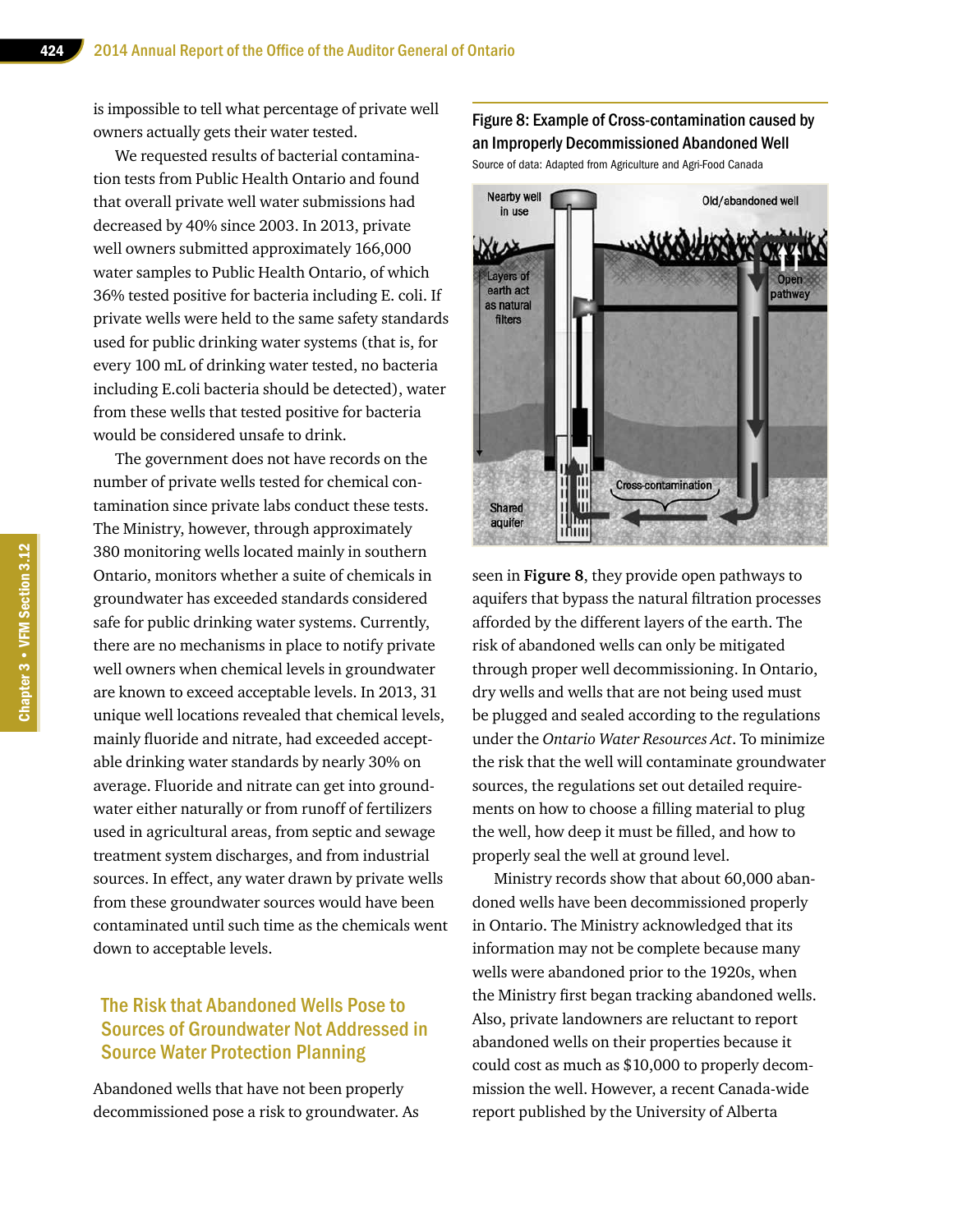estimated that 730,000 wells have been abandoned in Ontario. Therefore, evidence suggests that there may be many abandoned wells in the province that have not been properly decommissioned and that these pose a threat to groundwater sources. However, they are not listed as one of the 21 specific threats required to be addressed in source water protection planning.

# RECOMMENDATION 5

To strengthen source water protection, the Ministry of the Environment and Climate Change should consider the feasibility of requiring source protection plans to identify and address threats to sources of water that supply private wells and intakes and threats that abandoned wells may pose to sources of groundwater. As well, in conjunction with the Ministry of Health and Long-Term Care and public health units, the Ministry should put mechanisms in place to notify private well owners when bacterial and chemical levels are known to exceed acceptable levels in their area.

# MINISTRY RESPONSE

The Ministry appreciates the Auditor General's recommendation. The Ministry's regulatory and compliance focus is on larger drinking water systems, such as the municipal drinking water systems that serve over 8 million Ontarians. A multi-pronged regulatory framework addresses the licensing, construction and decommissioning of private wells in Ontario. It is important to note that private well owners have responsibility for the proper constructing and maintenance of their wells. The Ministry will work with conservation authorities to examine the issue of abandoned wells in significant risk areas that may pose an issue to groundwater.

The Ministry, along with the Ministry of Health and Long-Term Care, local health units and conservation authorities, provides support and assistance to private well owners on

several fronts. If chemical levels in groundwater exceed health-based criteria, results are shared within two days to ensure proper notification and awareness. The Ministry publicly posts all information from the groundwater monitoring program. Free water sample collection kits are also available to private well owners along with instructions on how to take a sample and obtain water test results, and what to do if the well tests positive for contamination. Public health inspectors are available to help interpret the test results and provide advice to private well owners to assist them in addressing such issues. The Ministry, in conjunction with the Ministry of Health and Long-Term Care, will review and, where necessary, improve its current practices of ensuring that private well owners are duly notified when bacterial and chemical levels are known to exceed acceptable levels in their area.

# Some Eligible Municipalities Left Out of One-time Funding for Source Protection Plan Implementation

In 2013, the Ministry received one-time funding approval to distribute \$13.5 million over three years to qualifying municipalities to assist them with the implementation of source protection plans. Under the Source Protection Municipal Implementation Fund (SPMIF), the Ministry determined that 189 small and rural municipalities qualified for, and would receive, this funding. Municipalities received funding ranging from about \$18,000 to as high as \$100,000. An additional \$2.8 million of the SPMIF has been set aside as an incentive for municipalities to collaborate with one another in the implementation of the policies in the plans.

The Ministry allocated SPMIF funding based on a formula that considered the number of threats specified in source protection plans and the types of policies that the municipalities are required to implement. When the Ministry allocated the funds,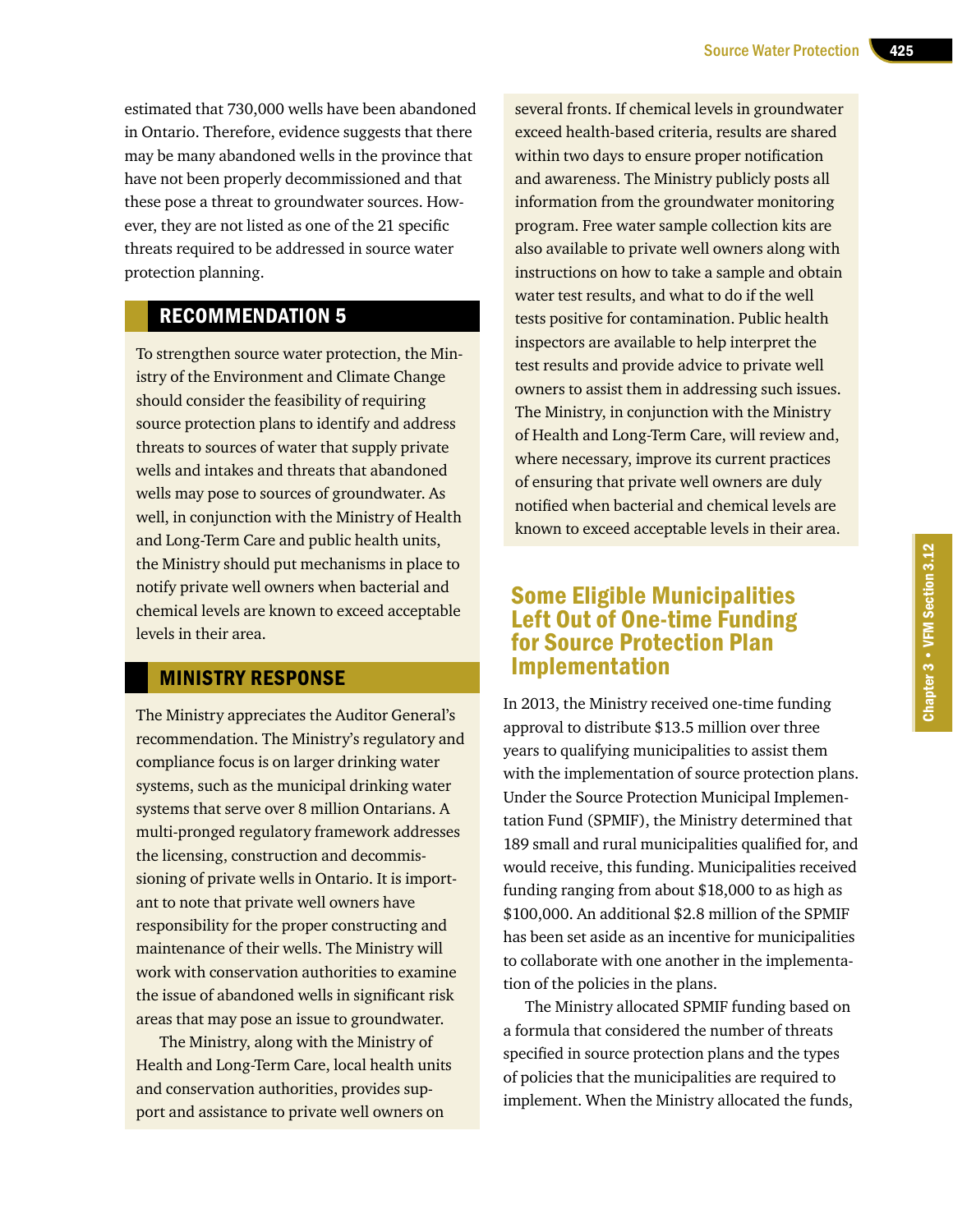it was aware that some municipalities were still in the process of verifying threat counts; however, the Ministry committed all funds before verification was complete. Consequently, in some source protection regions, additional municipalities were identified as eligible to receive funding under the formula, but didn't receive funding because all funds had been allocated.

# RECOMMENDATION 6

To better ensure that any future funding to municipalities for the implementation of source protection plans is allocated fairly to achieve intended objectives, the Ministry of the Environment and Climate Change should ensure all eligible municipalities are identified before distributing funds.

### MINISTRY RESPONSE

The Ministry recognizes that, to achieve the best outcomes, funding to prepare municipalities for source protection implementation needs to be fairly allocated. The \$13.5-million three-year Source Protection Municipal Implementation Fund created in 2013 targeted small, rural municipalities for funding assistance. Some 189 small, rural municipalities were identified as eligible. The Ministry worked collaboratively with the Ministry of Finance to define "small, rural" in such a way that would maintain consistency with other Ontario government programs. This funding approach was strongly endorsed by the Association of Municipalities of Ontario.

The Ministry will strive to ensure that, for any future funding, all eligible municipalities are identified before funds are distributed.

# The Nutrient Management Act

The primary source of the deadly bacteria that contaminated Walkerton's drinking water system was manure that had been spread on a cattle farm near one of the wells that was the source of the

town's drinking water. Operations at the water treatment plant did not remove this contamination. For the most part, a regulation under the *Nutrient Management Act* requires larger farms that have livestock and produce more than 300 nutrient units of manure to use certified individuals to develop:

- Nutrient management strategies for storing and handling manure. For example, these strategies must address the amount of manure that the farm generates; the size, location and other specific requirements related to the storage facilities; and whether the land base is sufficient to accommodate the material.
- Nutrient management plans for applying manure. For example, these plans must document any nearby environmentally sensitive sites and features, and maintain minimum buffer zones from wells and surface water, and outline the application rates, timing and methods for the different crops that may be grown on the farm.

As part of a strategy to phase in the remaining farms, the regulation also requires that landowners develop strategies for the proper storage and handling of manure if the farm expands or builds new storage and/or animal housing facilities. Under the regulation, farms that don't have livestock and therefore would not be producing manure, but may still be applying it on crops, do not have to develop plans for its application.

#### Many Farms in the Province Do Not Have to Adhere to the Nutrient Management Act and its Regulations

Under the requirements of the *Nutrient Management Act* and its regulations, only a limited number of farms that produce and use manure are captured. For the most part, manure that is generated at a farm is either used on that farm on its crops or is provided to other farms for use on their crops. Based on information reported in the most recent Statistics Canada census in 2011, we calculated that approximately 1.8 million nutrient units of manure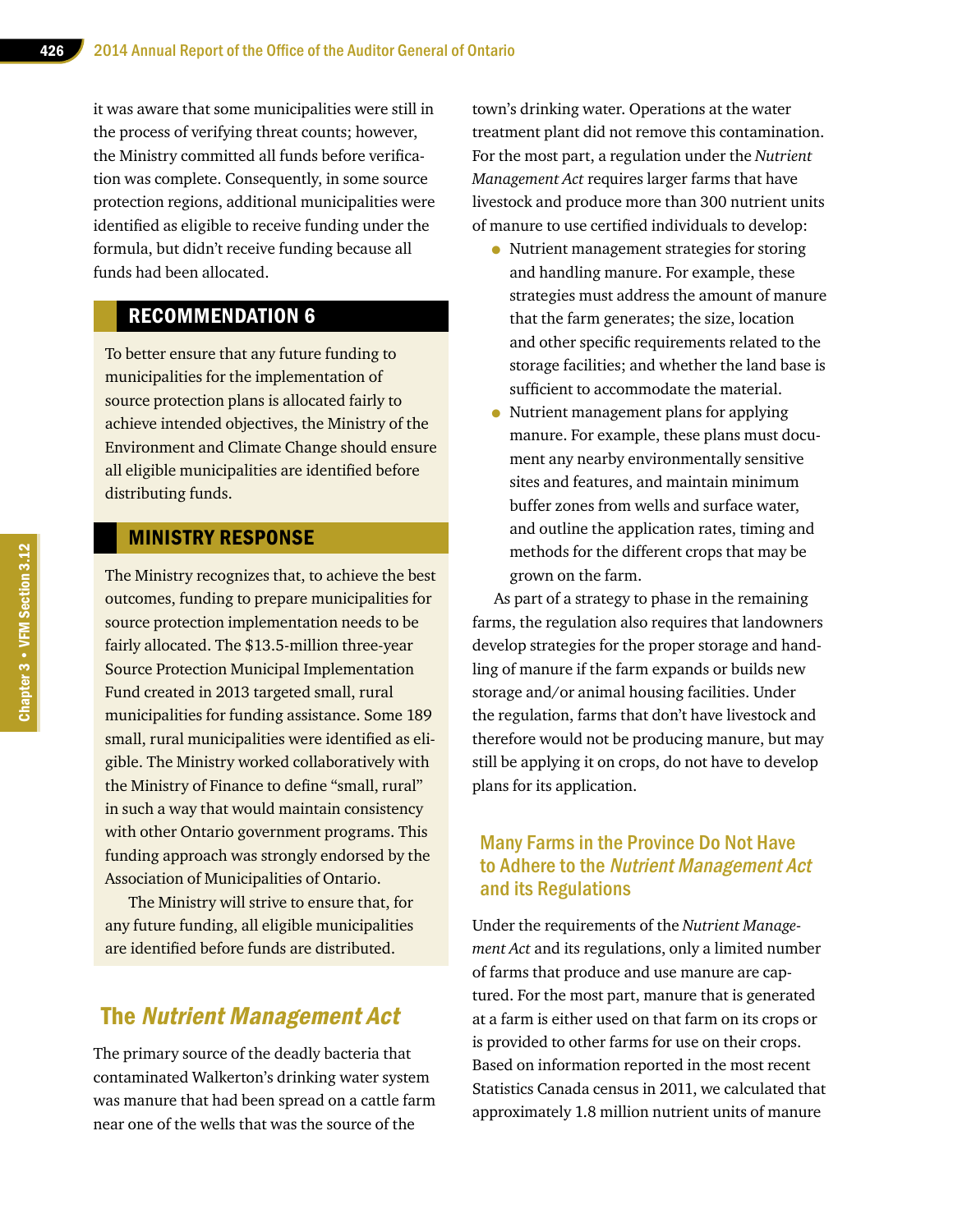was produced in Ontario in 2011. However, the regulation under the Act would require that plans be in place for the proper application of only about 800,000, or less than half, of the nutrient units produced. The farm that was the source of contamination in Walkerton's drinking water would currently not be captured under the Act's regulations since it generated only about 60 nutrient units of manure, well below the threshold of 300 nutrient units stipulated in the regulation. Neither the Ministry of Agriculture, Food and Rural Affairs nor the Ministry has a definite time frame to phase in all farms that generate and/or apply manure in the province. In this regard, Alberta and Quebec, comparable provinces in Canada that have intensive livestock farming, require all farms to adhere to legislation and regulations relating to the proper storage, handling, and application of manure.

Neither the Ministry of Agriculture, Food and Rural Affairs nor the Ministry has information on the number of farms that produce more than 300 nutrient units of manure and, therefore, need to manage it in accordance with the *Nutrient Management Act* and its regulations. Instead, they rely on education and outreach to ensure that farms self-report whether they meet the conditions set out in the Act and its regulations. However, apart from the initial education and outreach that was targeted at selected farms when the regulations under the Act first came into effect in 2003, the Ministry of Agriculture, Food and Rural Affairs's efforts to inform farmers about their obligations under the Act have been limited. Sometimes through public complaints, incidences of non-compliance by farms become known.

Concerns also exist with respect to crop farms that apply commercial fertilizers containing nitrogen and phosphorus. According to the 2011 Statistics Canada census, commercial fertilizer was applied to approximately two-thirds, or 2.4 million hectares, of all crop land in Ontario. However, regulations under the *Nutrient Management Act* only require large livestock farms, which make up only about 250,000 hectares of land according to

the Ministry of Agriculture, Food and Rural Affairs, to develop detailed management plans for applying nutrients (including commercial fertilizer). The remaining 2.1 million hectares of land on which commercial fertilizers were applied was not subject to such planning. The plans for large livestock farms, for example, determine the amount of nutrients that can be applied to lands adjacent to surface water, and also prescribe minimum buffer zones to safeguard surface water and municipal wells. For all other farms, if the environment becomes contaminated through improper nutrient management, the Ministry can lay charges against a farmer through other Acts, but only after the fact and only if the contamination is reported to the Ministry and can be traced back to the source or farm.

The regulation under the *Nutrient Management Act*, which includes specific requirements and strategies for the storage, handling and application of manure, came into effect in 2003. Yet, since that time, phosphorus and nitrogen contamination continues to grow in the province's agricultural watersheds. Between 2004 and 2009, the Ministry gathered data on the quality of water in streams in agricultural watersheds with intensive manure production. In nine of 15 streams, the median phosphorus concentration exceeded the Provincial Water Quality Objectives for sustaining a healthy ecosystem. The nitrate concentrations in nearly all of the streams exceeded guidelines suggested by the Canadian Council of Ministers of the Environment (comprising the environment ministers from the federal, provincial and territorial governments). Since 2009, the Ministry has continued to gather data on streams, but at the time of our audit had not analyzed the data. Our review of the data suggested that both phosphorus and nitrogen levels continue to increase in the majority of the streams for which data is being collected.

The Ministry and the Ministry of Agriculture, Food and Rural Affairs have acknowledged the need to phase in all farms to adhere to the Act's regulations, but to date have been unsuccessful. In 2003, the Provincial Nutrient Management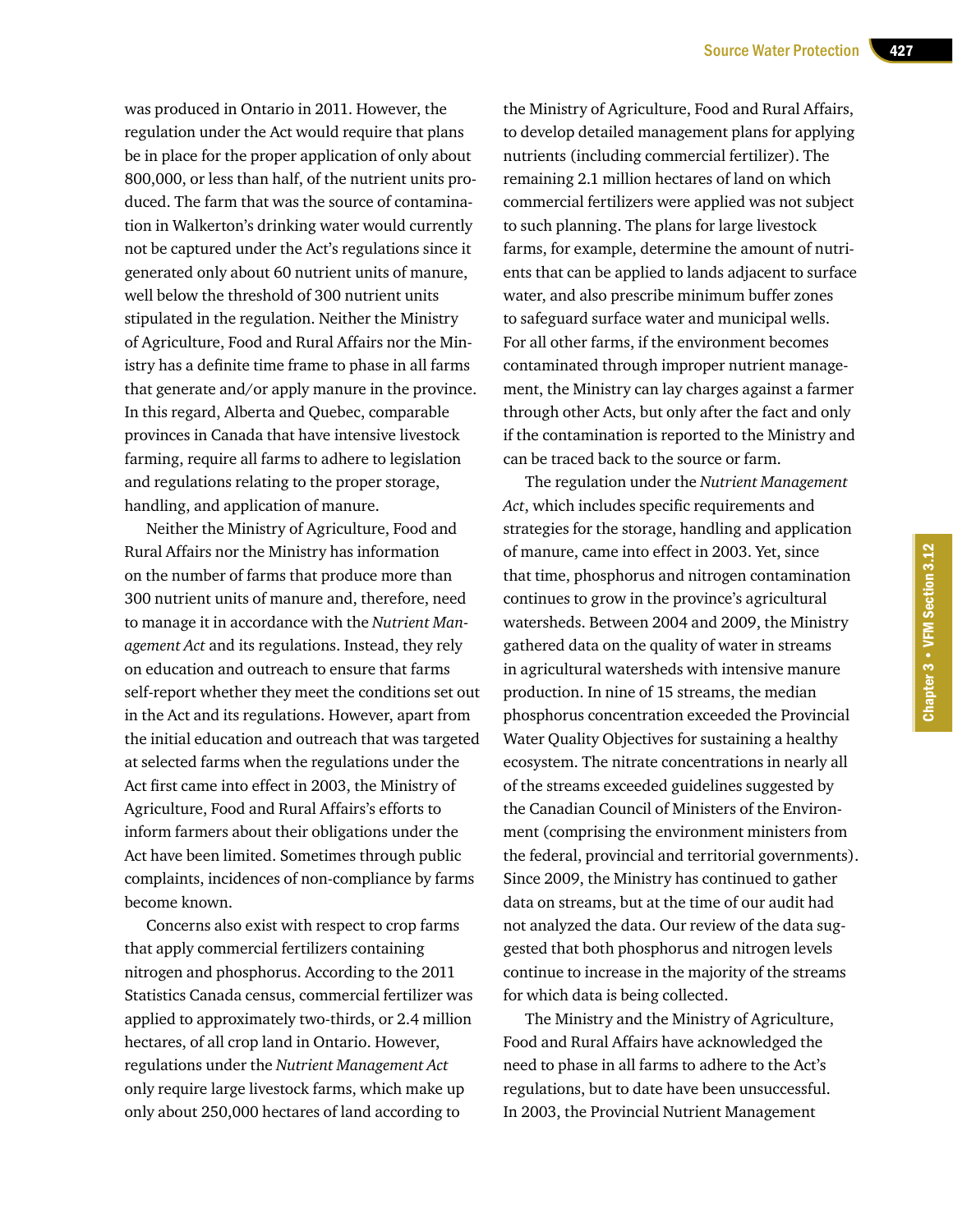Advisory Committee (Committee) was created to provide recommendations to the Minister of Agriculture, Food and Rural Affairs and the Minister of the Environment related to certain aspects of nutrient management in Ontario. The members of the Committee were drawn from a broad range of stakeholder groups, including farm organizations, the livestock industry, rural municipalities and the environmental community. Among other things, the Committee was tasked with recommending an effective way to phase in all farms to meet the requirements of the *Nutrient Management Act* and its related regulations. In 2006, this mandate of the Committee was transferred to another committee, but the second committee also did not report on a phase-in strategy since this was subsequently scoped out of its mandate.

## RECOMMENDATION 7

To better ensure that the objectives of the *Nutrient Management Act* are being met, the Ministry of the Environment and Climate Change, together with the Ministry of Agriculture, Food and Rural Affairs, should develop an approach to gather information on the total number of farms in the province that need to manage nutrients in accordance with the *Nutrient Management Act* and its regulations.

#### MINISTRY RESPONSE

The Ministry agrees with the recommendation and is committed to ensuring that the *Nutrient Management Act* (Act) is applied uniformly to all relevant farming operations. With the implementation of source protection plans, the ministries of environment and agriculture will review the current approvals inventory against threat assessments and existing farming operations, and develop a strategy to ensure that the farming operations captured by the Act are being managed accordingly.

When the Act came into force, the Ministry of Agriculture, Food and Rural Affairs assessed the numbers of existing farms using information

from a variety of sources to ensure that the Act's objectives were being met. Since that time, new and expanding farming operations have been captured as municipal building officials have required proof of an approved Nutrient Management Strategy as a condition in obtaining a building permit. Moving forward, the Ministry of Agriculture, Food and Rural Affairs will consider other approaches to gathering information on farms that need to manage nutrients in accordance with the Act.

# RECOMMENDATION 8

The Ministry of the Environment and Climate Change, in conjunction with the Ministry of Agriculture, Food and Rural Affairs, should phase in the remaining farms in Ontario that generate or apply nutrients so that they also must adhere to the requirements of the *Nutrient Management Act* and its regulations.

#### MINISTRY RESPONSE

The Ministry and the Ministry of Agriculture, Food and Rural Affairs appreciate the Auditor General's recommendation regarding the phasein of additional farm operations. Both ministries currently manage nutrient generation and application under complementary legislative frameworks to manage risks to drinking water: the *Nutrient Management Act* and the *Clean Water Act*. The *Nutrient Management Act* was brought into effect to manage the risks from nutrient application on large and expanding farm operations. If they are undertaken in significant risk areas, farming activities, regardless of size, would be captured under the *Clean Water Act*. This includes the risks posed by fertilizers, manure application, fuels and pesticides.

As Source Protection Plans are implemented, the ministries will work together to assess the management of risks from nutrient applications to determine if the phase-in of additional farms would enhance the protection offered under the *Clean Water Act*.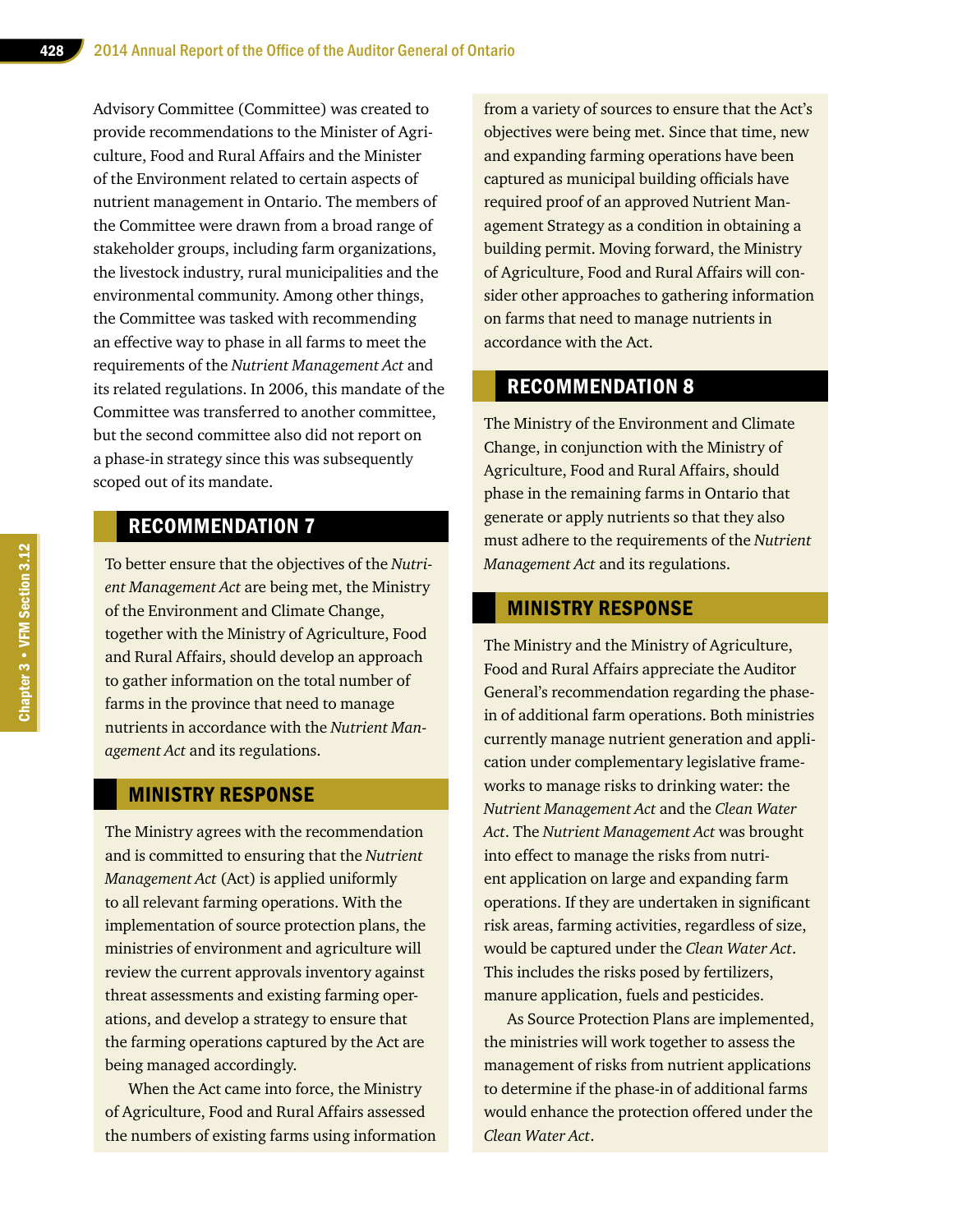# Ministry's Enforcement of the Nutrient Management Act is Limited

The Ministry's enforcement of the *Nutrient Management Act* consists of inspecting farms that have reported to the Ministry that they meet the criteria of the Act. The Ministry then inspects for compliance with the Act and regulations in three specific areas:

- application and/or storage of agricultural source material ( i.e. manure);
- application of non-agricultural source material ( i.e. sewage and pulp and paper biosolids); and
- proper identification of environmentally sensitive features in the plans for the application of non-agricultural source material.

In 2013/14, the Ministry employed 17 agricultural inspection officers across the province to carry out the above inspections. However, as seen in **Figure 9**, the number of inspections of farms that are known to have to adhere to the Act and its regulations is limited. We noted that the Ministry could target and complete more inspections. Specifically, with 17 agricultural inspection officers on staff, the set target of 336 inspections equates to an inspector performing less than one farm inspection every two weeks. We noted that over half of the inspections take no longer than a day to perform, with the remainder of the inspections taking a couple of days to conduct. Despite this, in 2013/14, the Ministry did not meet its planned inspection target because it performed only 269 of the 336 planned inspections.

Due to the limited number being conducted, inspections may not be serving as an effective deter-

rent. The Ministry may not be establishing a strong enough presence in the farm community. We noted that over the past two years, approximately 50% of the farms that had been inspected had been found to be non-compliant with the *Nutrient Management Act* and its regulations. Of these, the Ministry found that about half of the non-compliant issues were causing a risk or threat to the environment and/ or human health from the overloading of nitrogen and phosphorous in the soil. Also, even though the *Nutrient Management Act* allows punitive measures such as issuing offence notices that may result in fines set by provincial courts, we noted that these measures are rarely used. In the past 11 years, the Ministry had issued only seven such notices.

In 2003, when the *Nutrient Management Act* was implemented, the Ministry released a regulation that detailed its requirements for new manure storage and livestock housing facilities, specifically relating to:

- siting (for example, minimum required distances from wells, municipal drains, and bedrock and aquifers that hold groundwater); and
- construction (for example, requirements for the quality of the concrete used, for a structurally solid floor, and for a system to handle run-off from the facility).

The regulation also requires a professional engineer or geoscientist to carry out a site characterization study (to identify soil types and the presence of any aquifer or bedrock) to further safeguard the environment, including source water. Facilities built prior to 2003 were not required to adhere to any of these standards. Neither the

Figure 9: Inspections of Farms in 2013/14 Known to Have to Adhere to the Nutrient Management Act Source of data: Ministry of the Environment and Climate Change, and the Ministry of Agriculture, Food and Rural Affairs

|                                                                                                                                      | # of               | # of               | % of Farms       |
|--------------------------------------------------------------------------------------------------------------------------------------|--------------------|--------------------|------------------|
| <b>Inspection Type</b>                                                                                                               | <b>Farm Units*</b> | <b>Inspections</b> | <b>Inspected</b> |
| Application and/or Storage of Agricultural Source Material (i.e., manure).                                                           | 4.709              | 138                |                  |
| Application of Non-agricultural Source Material (i.e., sewage, pulp and paper<br>bio-solids).                                        | 1.456              | 104                |                  |
| Inspections to ensure environmentally sensitive features have been properly<br>identified in Non-agricultural Source Material plans. | 1.456              | 27                 |                  |

\* As of February 2014.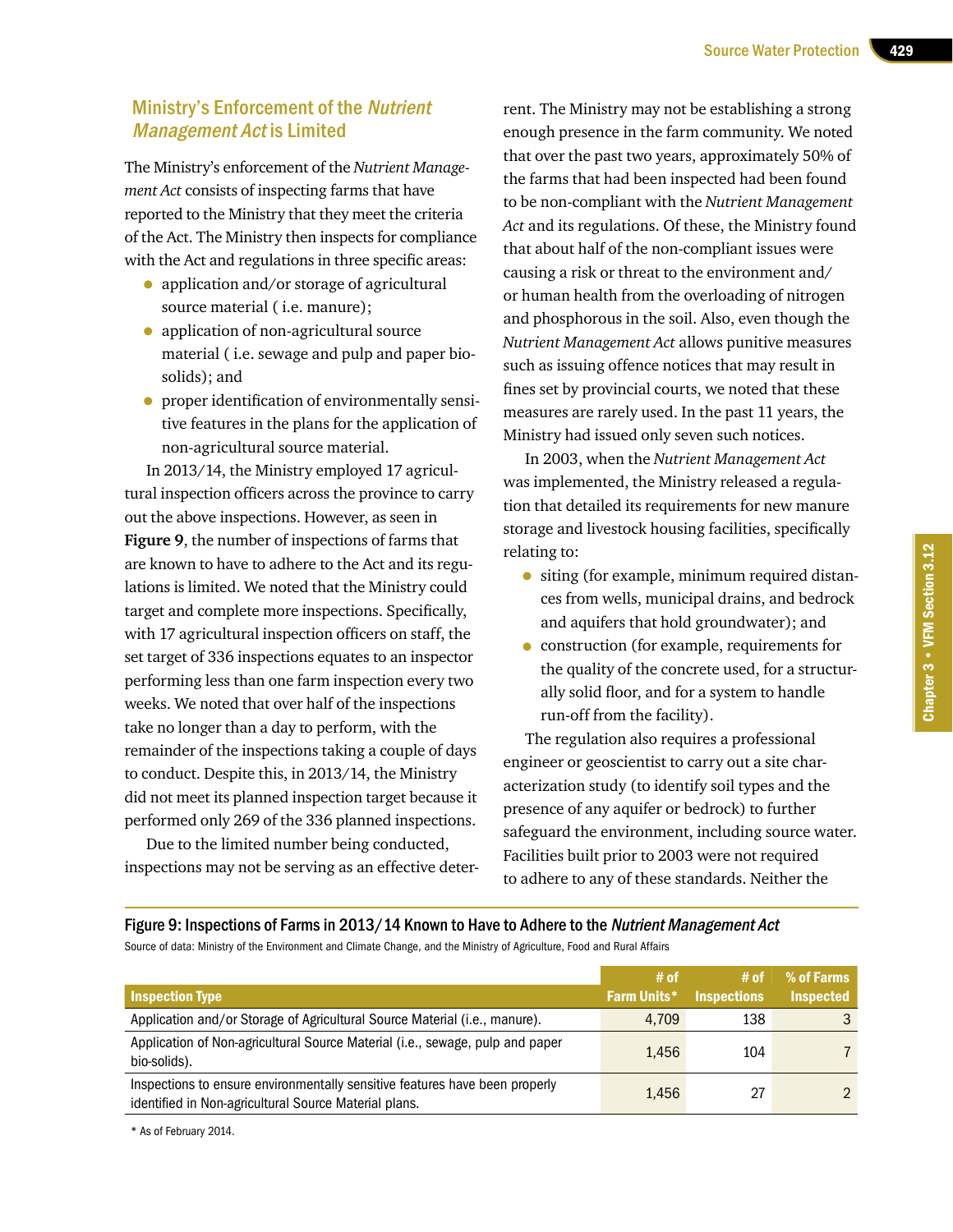Ministry of Agriculture, Food and Rural Affairs nor the Ministry know the total number of manure storage and livestock housing facilities in Ontario. Therefore, they cannot determine whether facilities built after 2003 were actually built in accordance with the regulation and what risk facilities built prior to 2003 pose to the environment and sources of drinking water. In 2001, Statistics Canada last surveyed 70% of the farms in Ontario and identified that there were 22,740 manure storage facilities. The survey determined that a good number of these were within a 30-metre radius of a well. No subsequent counts of manure storage facilities have been conducted and a count of livestock housing facilities in the province has never been conducted.

We also noted a number of other concerns with respect to the Ministry's enforcement of the *Nutrient Management Act* and its regulations. Specifically:

- Inspections are currently not determined by any formal risk-based criteria. Instead, inspection officers have the discretion to select which farms to inspect, in collaboration with their manager. A formal risk assessment would increase the probability that resources are used to inspect farms that are most likely to be non-compliant with the Act and its regulations or where non-compliance poses higher risks to the environment due to a farm's characteristics.
- We reviewed a sample of completed inspections that were identified by the Ministry as being non-compliant with the Act and its regulations and noted the following:
	- In nearly two-thirds of our sample, the inspection officer did not request the farm to report back to the Ministry on whether the non-compliant issues had been resolved. We noted that many of the farms were repeat offenders. In a number of cases, the inspection officer gave only a verbal warning to the farmer. Over two-thirds of the non-compliant issues posed a risk to the environment. For example, they included insufficient buffer areas around ditches

where nutrients could accumulate over time and seep into groundwater sources, and a lack of appropriate run-off management systems to prevent nutrients from harming the environment, including source water.

- In almost 60% of the inspections we sampled, farms had not accurately reported key operational and site features, such as manure storage or animal housing facilities, in their approved strategies and/or plans that had been previously submitted to the Ministry of Agriculture, Food and Rural Affairs. In all cases, the inspectors from the Ministry, who actually conducted the inspections, encouraged the farmer to update their strategy and/or plan, but failed to notify the Ministry of Agriculture, Food and Rural Affairs so that the Ministry of Agriculture, Food and Rural Affairs could follow up with the farm.
- In 15% of our sample, we noted that the severity of non-compliance was documented inappropriately. Specifically, the non-compliance was formally documented as being administrative only; however, according to the inspectors' notes, the non-compliant issue posed a risk to the environment.

#### RECOMMENDATION 9

To better ensure that the *Nutrient Management Act* and its regulations are being enforced, the Ministry of the Environment and Climate Change should:

- set appropriate inspection targets that fully utilize inspection staff and maximize the number of inspections being performed;
- use appropriate risk-based criteria to select farms for inspection; and
- follow up on any noted cases of noncompliance and encourage compliance by using, where necessary, all available punitive measures, such as offence notices.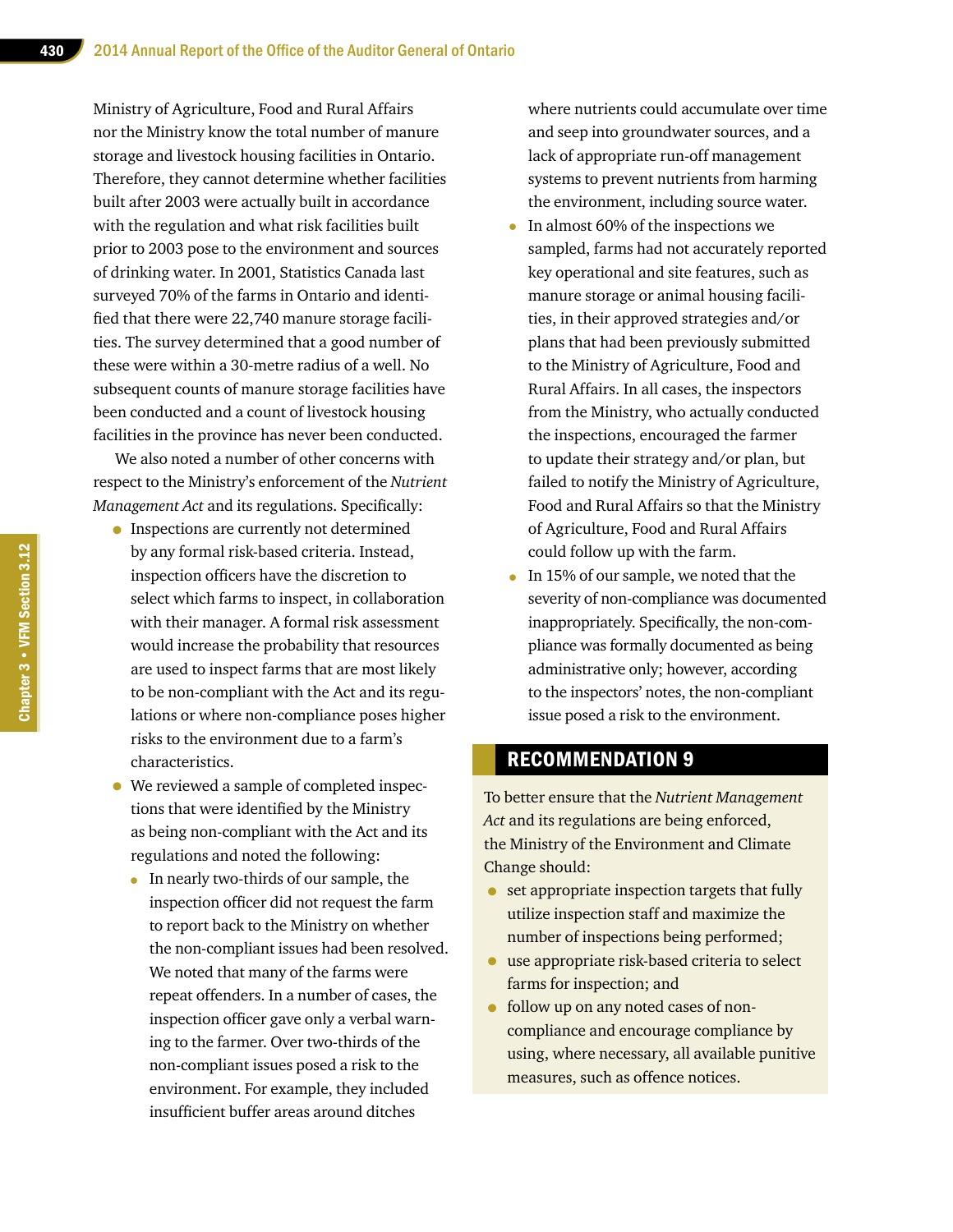#### MINISTRY RESPONSE

The Ministry agrees with the Auditor General that it would be beneficial to review the criteria used to select farms for inspections with a view to further refining risk-based selection. The Ministry will undertake a review of our selection criteria and apply it more uniformly across regions and districts.

Ministry inspection targets are based on a number of factors, including aspects of the site (location, equipment, complexity of operations, proximity to sensitive areas, etc.) and compliance history. Staff are assigned to the highest-risk activities to meet ministry compliance objectives, including selecting farms for proactive inspection. Inspections include file review, review of additional information after the site inspection, and the preparation of an inspection report. In addition to proactive inspections, our inspectors also respond to about 450 complaints from agricultural operations every year, including odours and spills associated with the storage of materials and/or their application on land, pesticide usage, well construction, deadstock management and other related on-farm environmental issues. The Ministry will continue work to refine its approach to setting inspection targets in order to maximize the number of inspections being performed.

The Ministry's staff work collaboratively with farmers and the Ministry of Agriculture, Food and Rural Affairs to assist farmers in addressing non-compliance issues and implementing preventative measures, such as addressing renewals of nutrient management strategies and plans. The Ministry will consider the use of offence notices as a tool to promote compliance under the *Nutrient Management Act* and will explore the development of *Provincial Offences Act* tickets.

# Water Taking

Since 1961, anyone taking more than 50,000 litres of water per day from either surface or groundwater sources in Ontario requires a Permit to Take Water (permit) issued by the Ministry. The purpose of the permit system is to promote fair sharing of water supplies, help ensure the sustainable use of water resources, protect the natural functions of the ecosystem, and to help the Ministry better plan for and manage the usage of water resources.

As of March 2014, there were over 6,000 active permits in the province, located mostly in southern Ontario. Permit holders are required to maintain daily water-taking records and report this information to the Ministry for each calendar year. Individual permit information can be found on the Ministry's website and includes, for example, the purpose of the permit, the maximum amount of water allowed to be taken, and the expiration date of permits.

When assessing a permit application, ministry staff relies on information from 470 well sites across the province that provide hourly groundwater level data. The water budget studies that were submitted by Conservation Authorities for the purposes of the source water protection plans may also be available to staff.

## The Ministry's Water-taking Charges Are Insufficient to Recover Program Costs

The province's annual cost of administering its water quantity management programs, which include the Ministry's Permit to Take Water program and its Provincial Groundwater Monitoring Network, is \$16.2 million. Of this amount, \$9.5 million are direct program costs attributable to industrial and commercial users which may be recovered through water-taking charges. However, the Ministry, at the time of our audit, was recovering only about \$200,000 through its water-taking charges.

As of January 1, 2009, a regulation under the *Ontario Water Resources Act, 1990*, allowed the Ministry for the first time to charge high-consumptive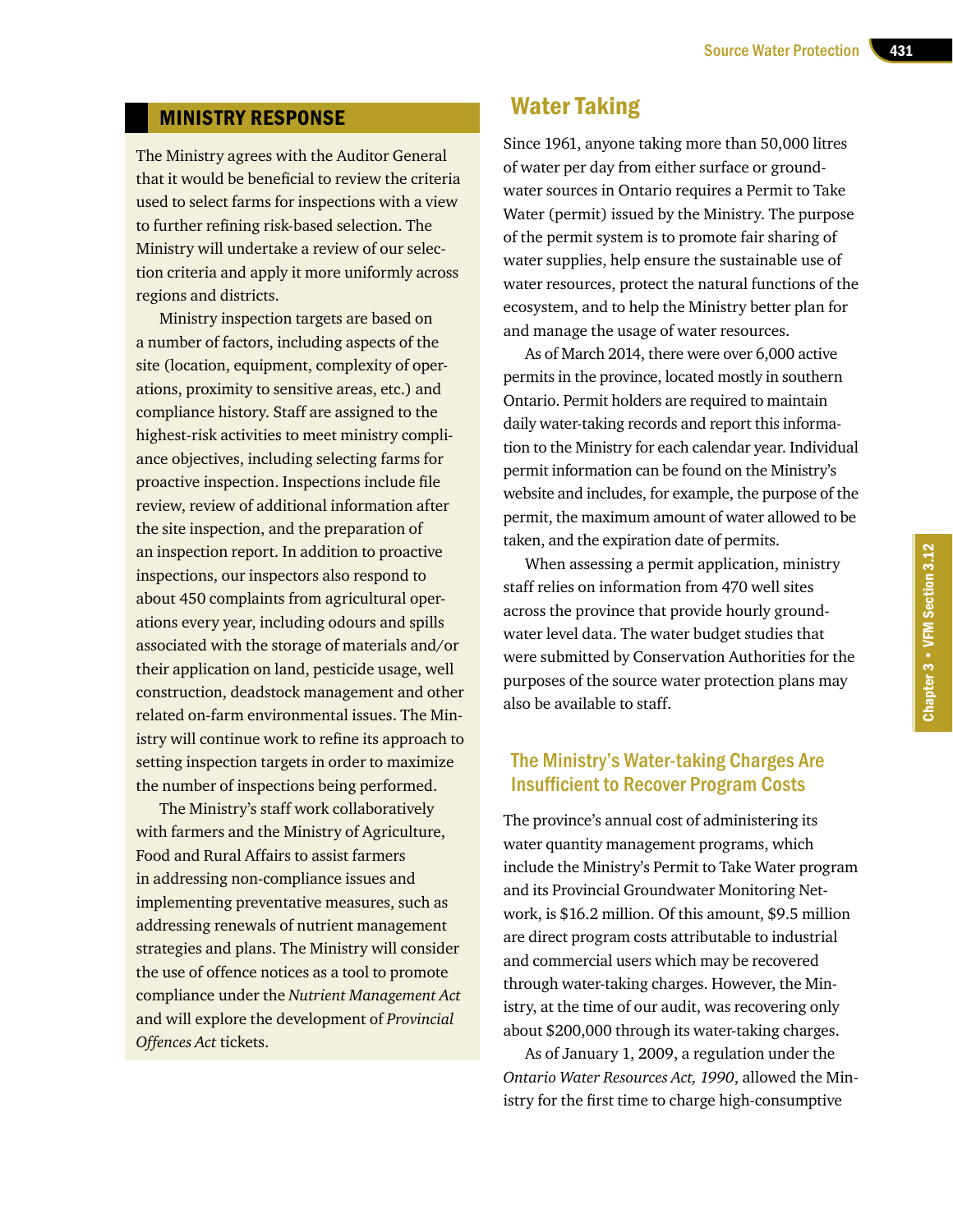industrial or commercial water users (such as water-bottling companies and other companies that incorporate water into their products). These high-consumptive industrial or commercial users account for about 1% or 60 of the over 6,000 permit holders currently taking water in Ontario. The rate was set at \$3.71 for every million litres of water that they take and was established based on the assumption that the affected users would take the maximum amount of water allowed under their respective permits. However, actual takings have been significantly less, resulting in much lower revenue than costs.

In his fiscal 2008 annual report, the Environmental Commissioner of Ontario weighed in on the regulation, stating that it will not meaningfully "promote the conservation, protection or wise management of Ontario's waters", despite the fact that this purpose is explicitly authorized by the regulation. The Commissioner went on to recommend that the Ministry establish fees that are proportionate to the full cost of administering the government's water quantity management programs. Both the 2012 Drummond report and the 2012 Ontario Budget suggested that the government should recover a greater portion of the province's water quantity management costs through water-taking charges.

In 2012, the Ministry conducted a review of its water-taking charges and found that actual water takings were 85% less than the permitted volumes, on average, resulting in lower revenues than originally expected. Based on these volumes, rates would have to increase significantly in order for the Ministry to recover the actual costs of its programs. At the time of our audit, the Ministry had begun working on proposals to Treasury Board and Management Board of Cabinet to phase in new water charges for both low- and medium-consumptive users and to increase the charge rates for highconsumptive users.

#### The Ministry Does Not Use All Information When Issuing Water Permits

As noted previously in this report, the development of source water protection plans requires Conservation Authorities to create advanced water budgets where water quantity threats have been identified. To date, six water budget studies have been carried out in five regions at a cost to the Ministry ranging from approximately \$250,000 to \$2.5 million per study. These studies were not only meant to be used for source protection planning, but also by the Ministry to support the review and approval of watertaking permits. The *Ontario Water Resources Act*  requires that the Ministry, to the extent that information is available and relevant, consider the use of all water information (such as water budget studies) when issuing water-taking permits. However, at the time of our audit, we found that the water quantity studies had not been integrated into the permit program, and found no evidence that they were used in the permit evaluation and granting process.

# RECOMMENDATION 10

To ensure the Ministry of the Environment and Climate Change will be able to recover the province's cost of administering its water quantity management programs, and to ensure the sustainability of sources of water in the province, the Ministry should:

- charge industrial and commercial users of either surface or groundwater sources in Ontario an appropriate fee; and
- refer to the relevant water budget studies prepared by Conservation Authorities when deciding to issue water-taking permits.

### MINISTRY RESPONSE

The Ministry concurs with the Auditor General's recommendation that the province move toward further recovery of costs for administering its water quantity management program. Consistent with the recommendations of the